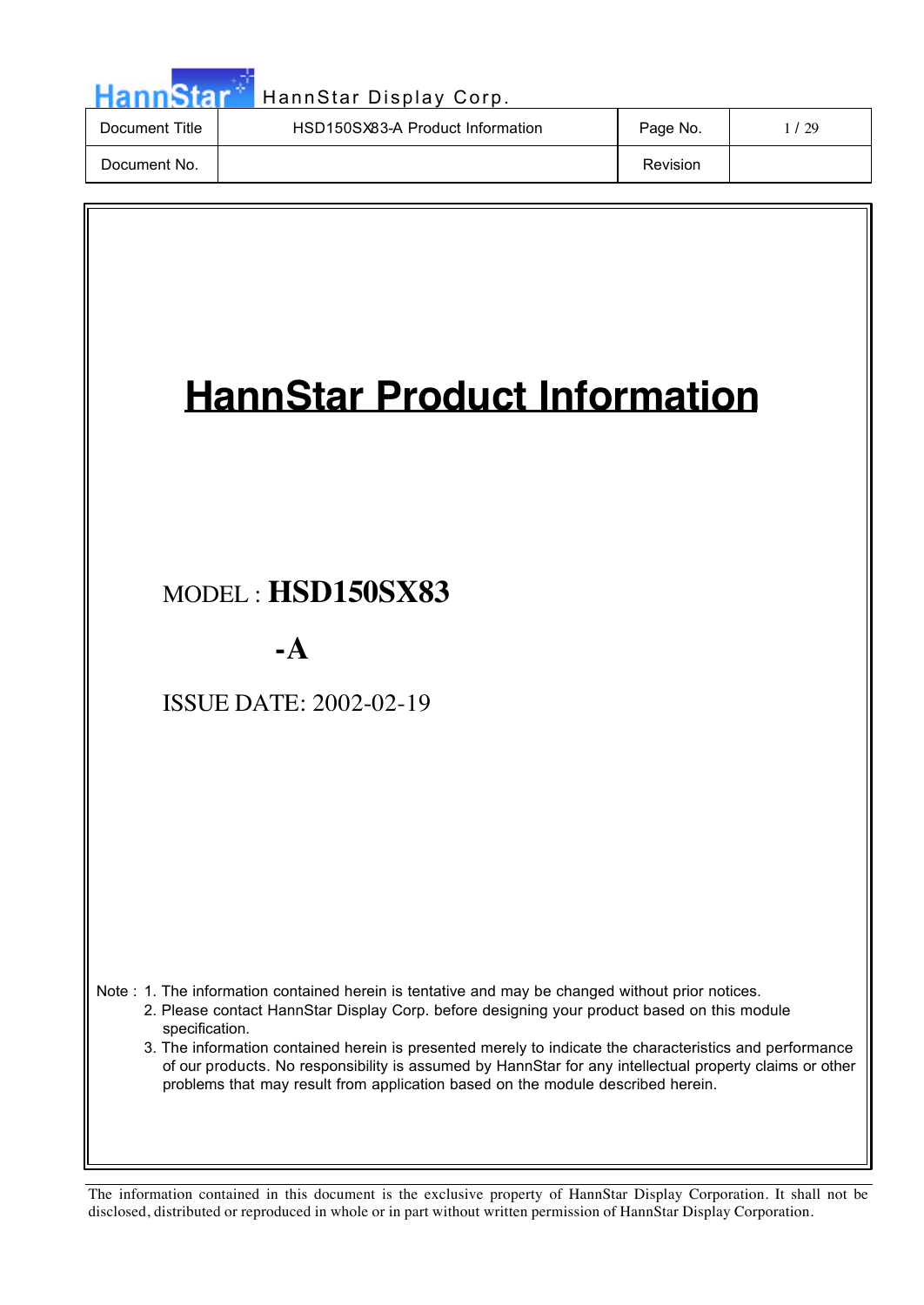|  |  |  | HannStar <sup>**</sup> |
|--|--|--|------------------------|
|  |  |  |                        |
|  |  |  |                        |

c

# HannStar Display Corp.

| Document Title | HSD150SX83-A Product Information | Page No. | 2 / 29 |
|----------------|----------------------------------|----------|--------|
| Document No.   |                                  | Revision |        |

| <b>Record of Revisions</b> |  |  |  |  |
|----------------------------|--|--|--|--|
|                            |  |  |  |  |
|                            |  |  |  |  |
|                            |  |  |  |  |
|                            |  |  |  |  |
|                            |  |  |  |  |
|                            |  |  |  |  |
|                            |  |  |  |  |
|                            |  |  |  |  |
|                            |  |  |  |  |
|                            |  |  |  |  |
|                            |  |  |  |  |
|                            |  |  |  |  |
|                            |  |  |  |  |
|                            |  |  |  |  |
|                            |  |  |  |  |
|                            |  |  |  |  |
|                            |  |  |  |  |
|                            |  |  |  |  |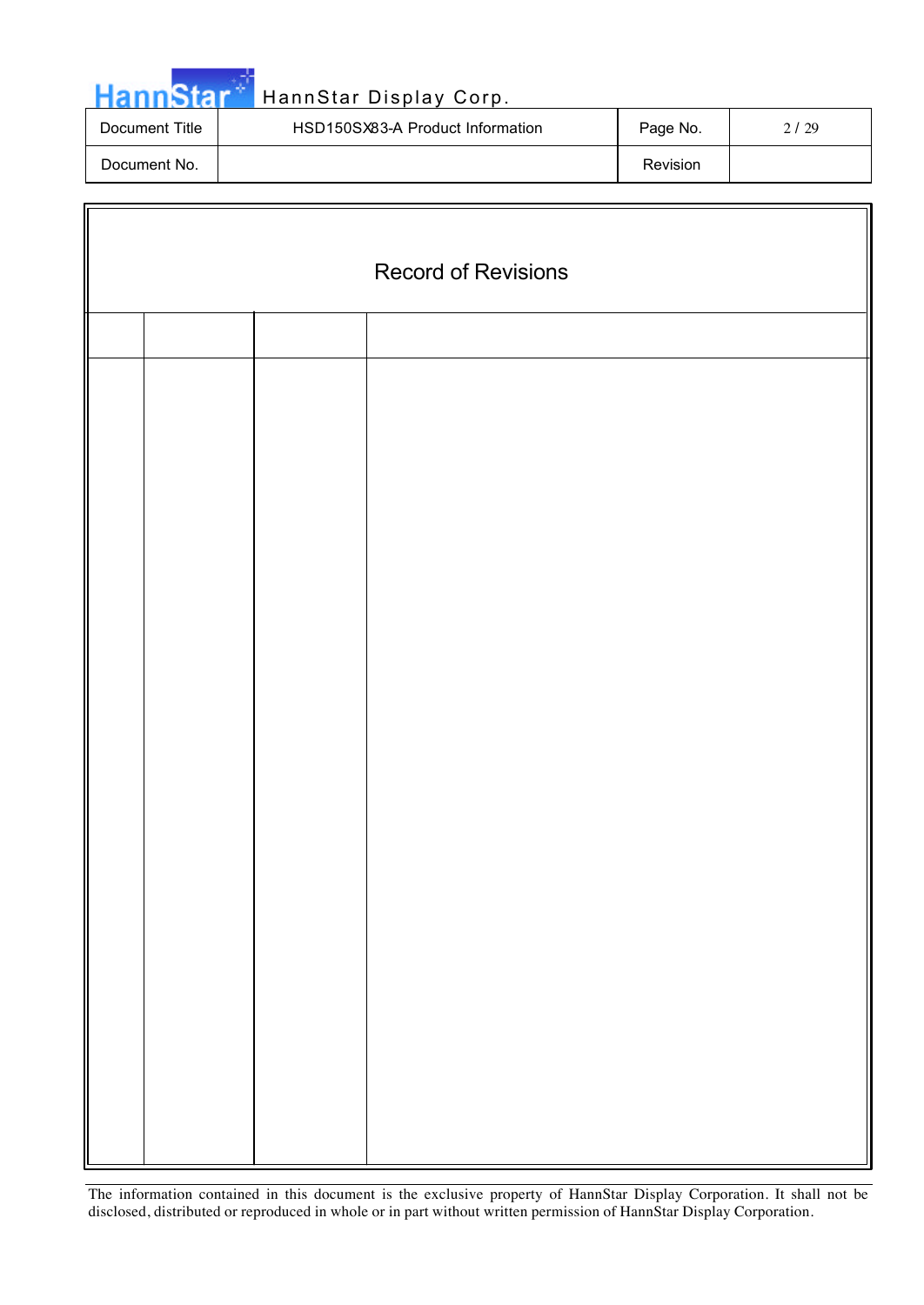**Hann**Star HannStar Display Corp. Document Title | HSD150SX83-A Product Information | Page No. | 3/29 Document No. No. 2006 and the set of the set of the set of the set of the set of the set of the set of the set of the set of the set of the set of the set of the set of the set of the set of the set of the set of the set o

# **Contents** 1.0 General descriptions ……………………………….… p.4 2.0 Absolute maximum ratings ………………………….. p.5 3.0 Optical characteristics ……………………………….. p.7 4.0 Block diagram ………………………………………… p.12 5.0 I/O Connection Pin assignment ……………………….. p.15 6.0 Electrical Characteristics………………………….…………. p.17 7.0 Outline dimension …………………………….……… p.25 8.0 Lot Mark ……………………………………………….. p.29 9.0 General precaution …………………………………………………… p.30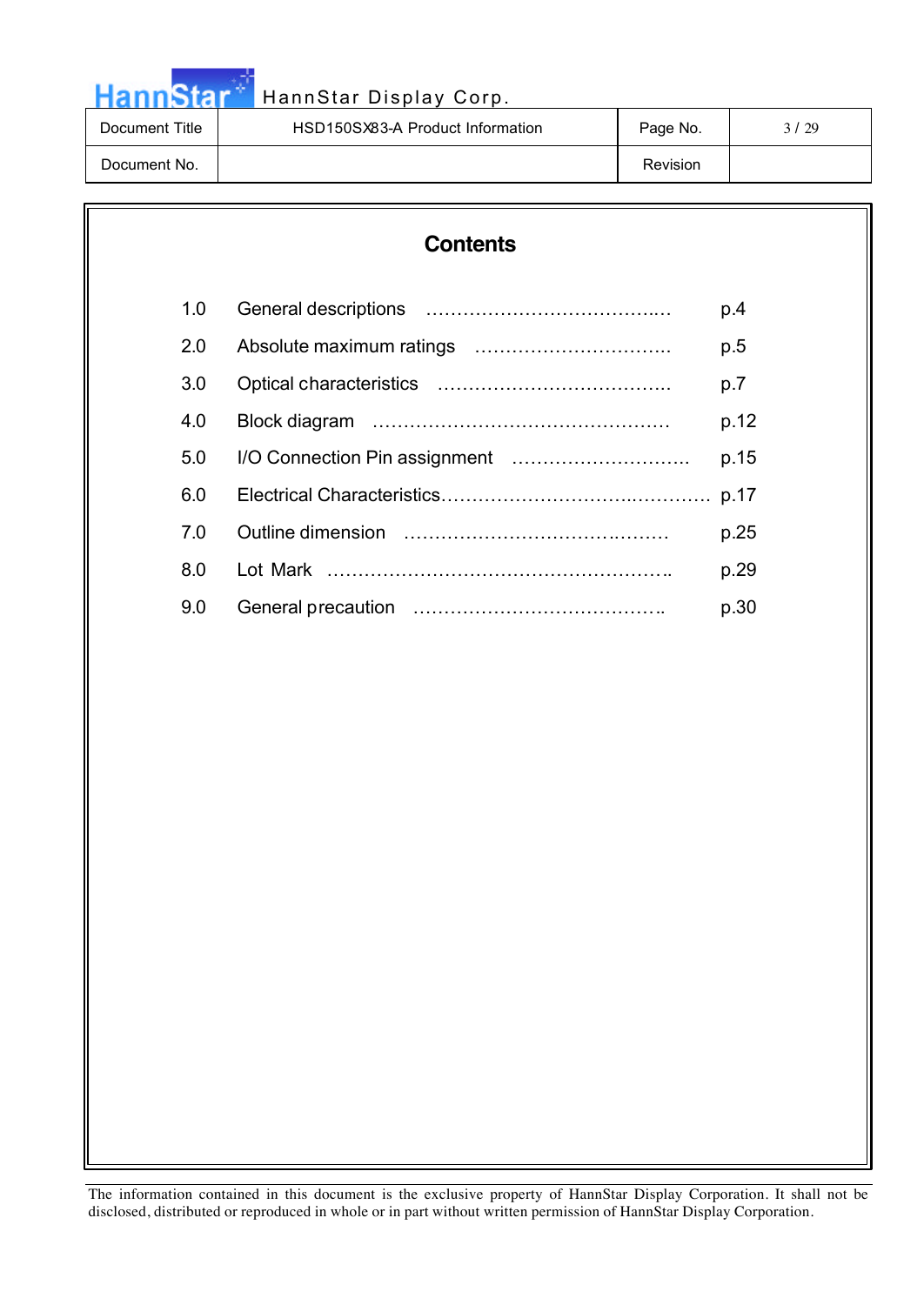

# HannStar<sup>ti</sup> HannStar Display Corp.

| Document Title | HSD150SX83-A Product Information | Page No. | 4/29 |
|----------------|----------------------------------|----------|------|
| Document No.   |                                  | Revision |      |

### **1.0 GENERAL DESCRIPTION**

#### **1.1 Introduction**

HannStar Display model HSD150SX83-A is a color active matrix thin film transistor (TFT) liquid crystal display (LCD) that uses amorphous silicon TFT as a switching device. This model is composed of a TFT LCD panel, the voltage reference, common voltage, DC-DC converter, column, and row driver circuit. This TFT LCD has a 15-inch diagonally measured active display area with XGA resolution (768 vertical by 1024 horizontal pixel array).

#### **1.2 Features**

¦ 15" XGA TFT LCD panel

- ¦ 4 CCFLs Backlight system
- ¦ Supported XGA (V:768 lines, H:1024 pixels) resolution
- ¦ Supported to 75Hz refresh rate
- ¦ Without LCD Timing Controller

#### **1.3 General information**

| Item                         | Specification                             | Unit          |
|------------------------------|-------------------------------------------|---------------|
| Outline dimension            | $331.6 \times 255.5 \times (14.7)$ (max.) | mm            |
| Display area                 | 304.1(H) x 228.1(V) (15.0" diagonal)      | <sub>mm</sub> |
| Number of Pixel              | 1024(H) x 768(V)                          | pixels        |
| Pixel pitch                  | $0.297(H) \times 0.297(V)$                | mm            |
| Pixel arrangement            | <b>RGB Vertical stripe</b>                |               |
| Display color                | 6-bits driver                             |               |
| Display mode                 | Normally white                            |               |
| Surface treatment            | Antiglare, Hard-Coating(3H)               |               |
| Weight                       | 1260 (max.)                               | g             |
| Back-light                   | 4-CCFLs, Top & bottom edge side           |               |
| Input signal                 | Source and Gate Driver control signals    |               |
| Power consumption            | <b>20W</b>                                | W             |
| Optimum viewing<br>direction | 6 o'clock                                 |               |

\*Note: X-PCB and Backlight is covered by this AL-cover. Please refer to the back view drawing on page 28.

#### **1.4 Applications**

- ¦ Desktop monitors
- ¦ Moniputers
- ¦ Display terminals for AV applications
- ¦ Monitors for industrial applications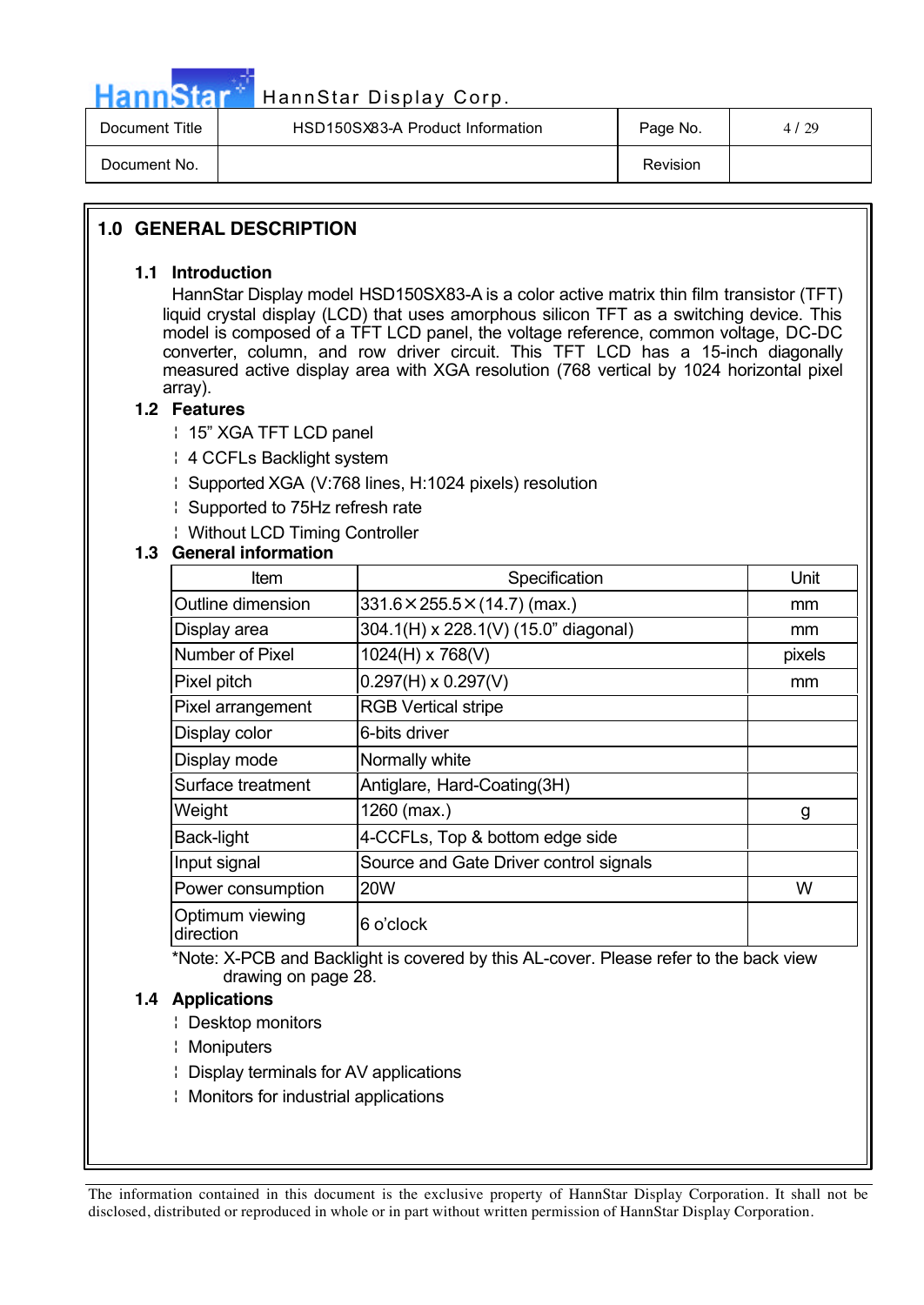| - | Нa |
|---|----|
|   |    |

#### nnStar Display Corp.

| Document Title | HSD150SX83-A Product Information | Page No. | /29 |
|----------------|----------------------------------|----------|-----|
| Document No.   |                                  | Revision |     |

#### **1.5 Mechanical Information**

|                    | Item          | Min. | Typ.  | Max. | Unit |  |
|--------------------|---------------|------|-------|------|------|--|
|                    | Horizontal(H) | --   | 331.6 | --   | mm   |  |
| <b>Module Size</b> | Vertical(V)   | --   | 255.5 | --   | mm   |  |
|                    | Depth(D)      | --   | 14.2  | 14.7 | mm   |  |
|                    | Weight        | --   | 1230  | 1260 |      |  |

### **2.0 ABSOLUTE MAXIMUM RATING of TFT LCD Module**

#### **2.1 Absolute Rating of Environment**

| Item                         | Symbol                      | Min.  | Max. | Unit            | <b>Note</b>       |
|------------------------------|-----------------------------|-------|------|-----------------|-------------------|
| Storage temperature          | l <sub>STG</sub>            | $-20$ | 60   | $\rm ^{\circ}C$ |                   |
| <b>Operating temperature</b> | $\mathsf{T}_{\mathsf{OPR}}$ |       | 50   | $\rm ^{o}C$     |                   |
| Vibration(non-operating)     | $\mathsf{V}_{\mathsf{NOP}}$ |       | 1.5  | G               | $\left( 1\right)$ |
| Shock(non-operating)         | $\mathsf{S}_{\mathsf{NOP}}$ |       | 70   | G               | $\binom{2}{}$     |
| Storage humidity             | $H_{\mathrm{STG}}$          | 10    | 90   | %RH             | (3)               |
| Operating humidity           | $H_{OP}$                    | 10    | 80   | %RH             | (3)               |
| Low pressure(operating)      | $P_{LOP}$                   | 697   |      | <b>HPa</b>      | (4)               |
| Low pressure(non-operating)  | $P_{L NQP}$                 | 116   |      | HPa             | (5)               |

Note (1) 10-500Hz sine wave, X,Y,Z each directions, 30 min/cycle.

- (2) 11ms, ±X, ±Y, ±Z direction, one time each. For this shock test, it is necessary to fill the silicon rubber between the shock jig as buffer.
- $(3)$  Max wet bulb temp.=39 $\mathrm{^{\circ}C}$
- (4) 2hrs. (10000 feet)
- (5) 24hrs. (50000 feet)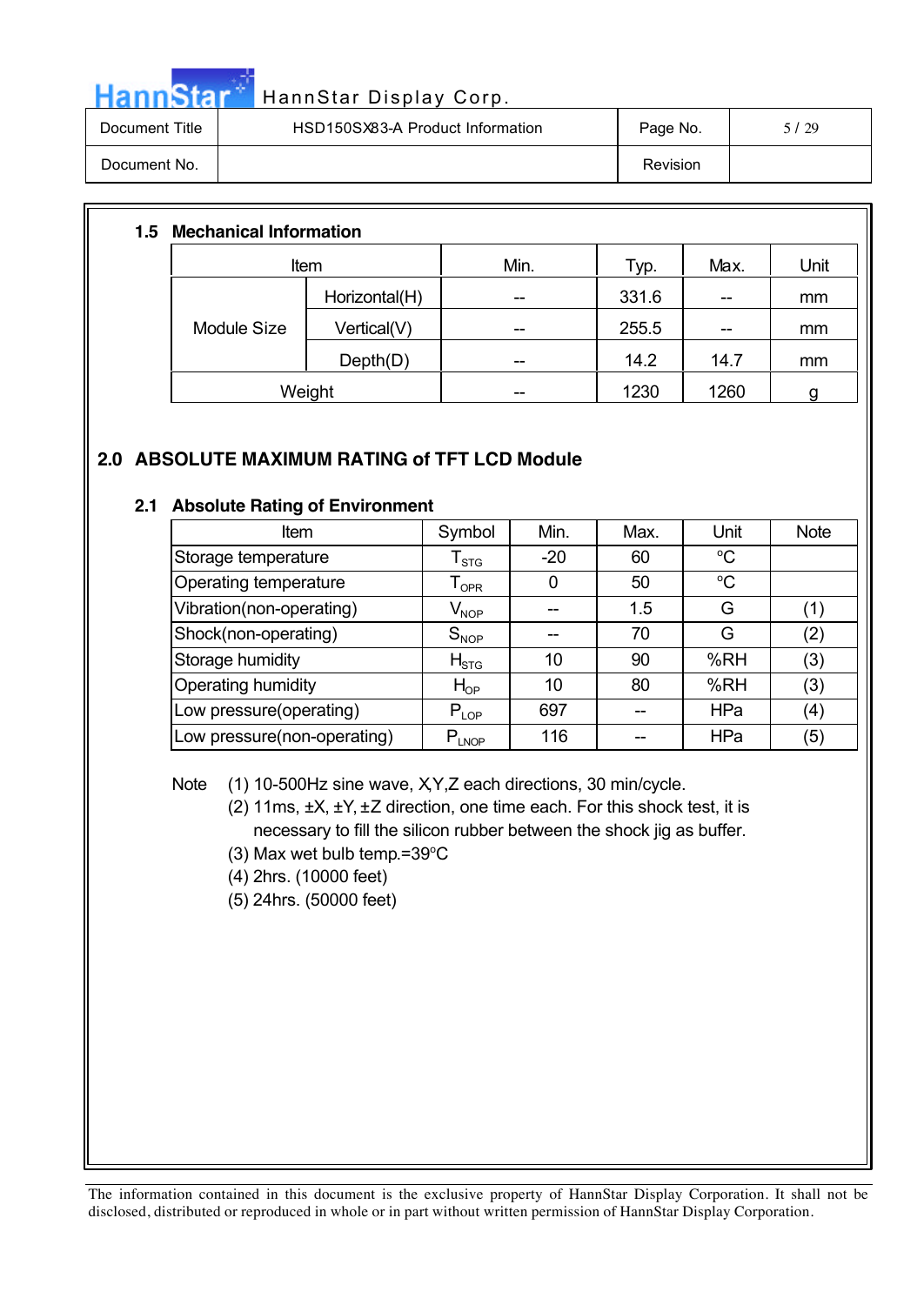| <b>HannStar</b> | HannStar Display Corp.           |          |      |
|-----------------|----------------------------------|----------|------|
| Document Title  | HSD150SX83-A Product Information | Page No. | 6/29 |
| Document No.    |                                  | Revision |      |



#### **2.2 Electrical Absolute Rating:**

#### **2.2.1 TFT LCD Module:**

| Item                       |               | Condition |        | Value                           | Unit  |
|----------------------------|---------------|-----------|--------|---------------------------------|-------|
|                            | <b>Symbol</b> |           | min.   | max.                            |       |
| <b>Input Power Voltage</b> | DD            |           | $+2.8$ | $+3.8$                          | V(DC) |
| Logic Signal input voltage | SIG           | $ -$      | $-0.3$ | $\mathrm{V}_{\mathrm{DD}}$ +0.3 |       |

#### **2.2.2 Back Light Unit:**

| Item           | Symbol | Min. | Max. | Unit   | Note |
|----------------|--------|------|------|--------|------|
| Lamp voltage   |        |      | 2000 | V(rms) |      |
| Lamp current   |        |      | 14.0 | mA     |      |
| Lamp frequency |        |      | 100  | KHz    |      |

Note: (1) Permanent damage may occur to the LCD module if beyond this specification. Functional operation should be restricted to the conditions described under Normal Operating Conditions.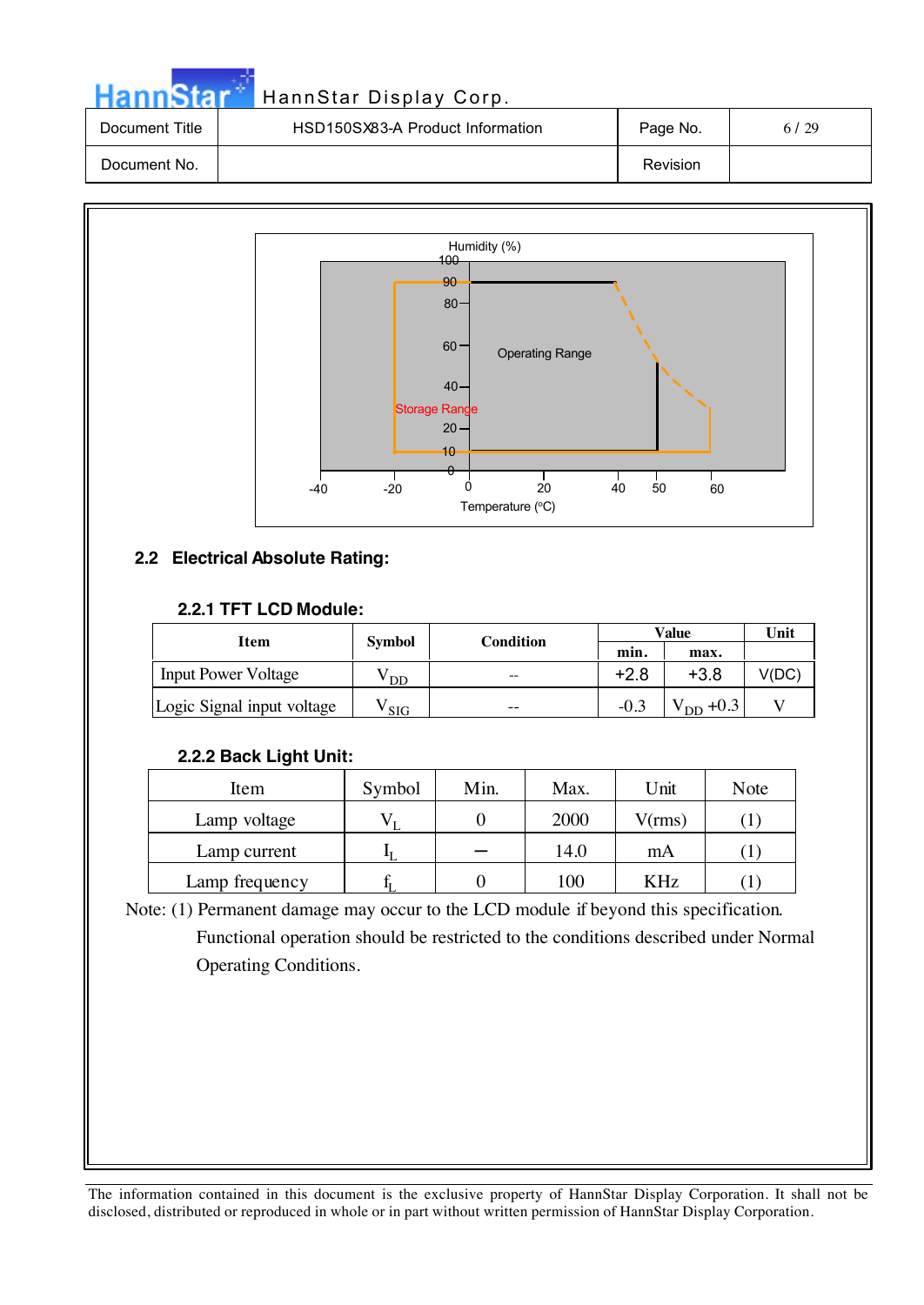|  |  | <b>HannStar</b> |  |
|--|--|-----------------|--|
|  |  |                 |  |
|  |  |                 |  |

# HannStar Display Corp.

| Document Title | HSD150SX83-A Product Information | Page No. | 7/29 |
|----------------|----------------------------------|----------|------|
| Document No.   |                                  | Revision |      |

## **3.0 OPTICAL CHARACTERISTICS**

#### **3.1 Measuring Condition**

- ¦ Measuring surrounding : dark room
- $\parallel$  Lamp current  $I_{BL}$ : (12.0)±0.1mA, lamp freq. F<sub>L</sub>=50KHz
- $V_{DD1}=3.3V$ , f<sub>V</sub>=60Hz, f<sub>DCLK</sub>=32.5MHz
- Surrounding temperature: 25±2<sup>o</sup>C
- ¦ 30min. warm-up time.

#### **3.2 Measuring Equipment**

- ¦ LCD-7000 of Otsuka Electrics Corp., which utilized MCPD-7000 for Chromaticity and BM-5A for other optical characteristics.
- ¦ Measuring spot size : 10~12mm

#### **3.3 Optical specification**

| Item                                  |               |                                                          | Condition          | Min.  | Typ.          | Max.  | Unit            | <b>Note</b> |
|---------------------------------------|---------------|----------------------------------------------------------|--------------------|-------|---------------|-------|-----------------|-------------|
| Contrast                              |               | CR                                                       |                    | 250   | 350           | --    |                 | (1)(2)      |
|                                       | <b>Rising</b> | $T_R$                                                    |                    |       | $T_R$ + $T_F$ |       |                 |             |
| Response time                         | Falling       | $T_F$                                                    |                    |       | $= 35$        |       | msec            | (1)(3)      |
| White luminance<br>(center of screen) |               | $Y_{L}$                                                  | $\Theta = 0^\circ$ | 200   | 250           |       | $\text{cd/m}^2$ | (1)         |
|                                       | Red           | <b>Rx</b>                                                | $\phi = 0^\circ$   | 0.573 | 0.623         | 0.673 |                 |             |
|                                       |               | <b>Ry</b>                                                | Normal             | 0.285 | 0.335         | 0.385 |                 |             |
|                                       |               | Gx                                                       | viewing            | 0.243 | 0.293         | 0.343 |                 |             |
| Color                                 | Green         | Gy                                                       | angle              | 0.549 | 0.599         | 0.649 |                 |             |
| Chromaticity<br>(CIE1931)             | <b>Blue</b>   | Bx                                                       |                    | 0.094 | 0.144         | 0.194 |                 |             |
|                                       |               | By                                                       |                    | 0.063 | 0.113         | 0.163 |                 |             |
|                                       | White         | Wx                                                       |                    | 0.248 | 0.298         | 0.348 |                 | (1)(4)      |
|                                       |               | Wy                                                       |                    | 0.272 | 0.322         | 0.372 |                 |             |
|                                       | Hor.          | $\Theta_L$                                               |                    |       | 65            |       |                 |             |
| Viewing angle                         |               | $\Theta_R$                                               | CR>10              |       | 65            | --    |                 |             |
|                                       | Ver.          | $\Theta_{\, \text{\tiny{H}}}$                            |                    | --    | 40            | --    |                 |             |
|                                       |               | $\Theta_L$                                               |                    |       | 60            |       |                 |             |
| <b>Brightness uniformity</b>          |               | $\mathsf{B}_{\underbar{\mathsf{U}}\mathsf{N}\mathsf{I}}$ | $\Theta = 0^\circ$ | 70    |               |       | $\%$            | (5)         |
| Crosstalk                             |               | CT(n)                                                    | $\phi = 0^{\circ}$ | --    |               | 1.3   | $\%$            | (6)         |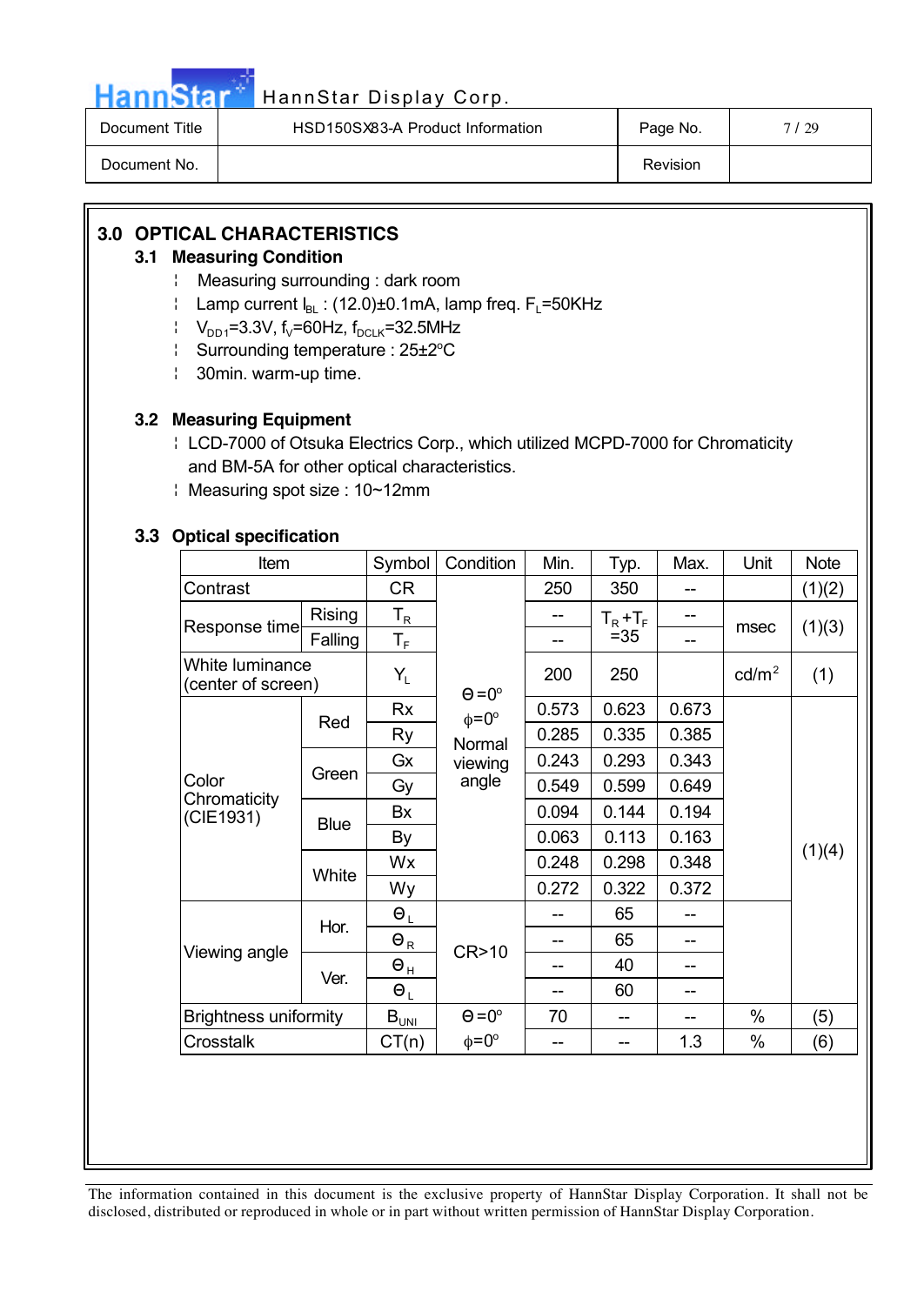| HannStar       | HannStar Display Corp.           |          |      |
|----------------|----------------------------------|----------|------|
| Document Title | HSD150SX83-A Product Information | Page No. | 8/29 |
| Document No.   |                                  | Revision |      |

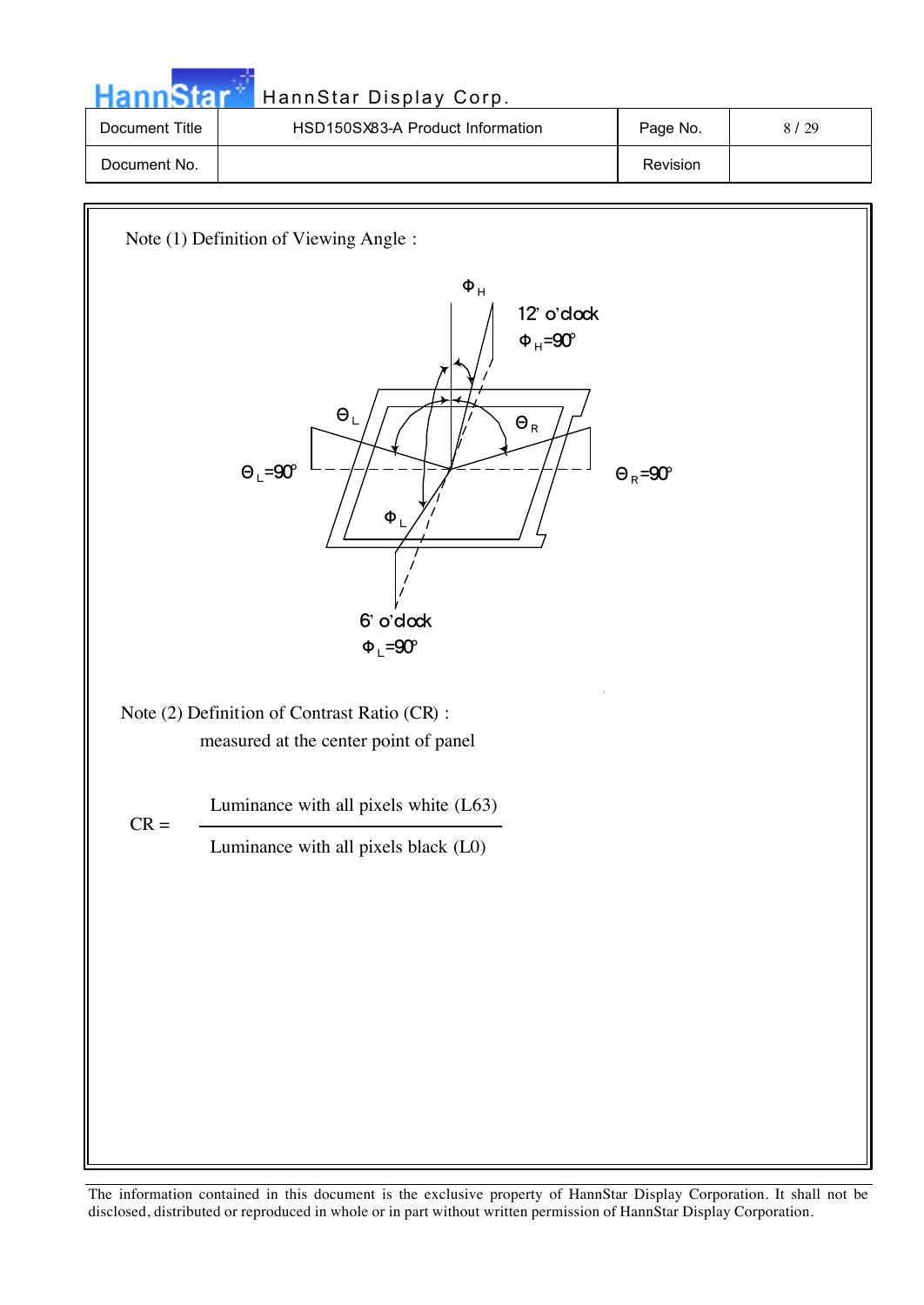| <b>HannStar</b> | HannStar Display Corp.           |                 |      |
|-----------------|----------------------------------|-----------------|------|
| Document Title  | HSD150SX83-A Product Information | Page No.        | 9/29 |
| Document No.    |                                  | <b>Revision</b> |      |
|                 |                                  |                 |      |

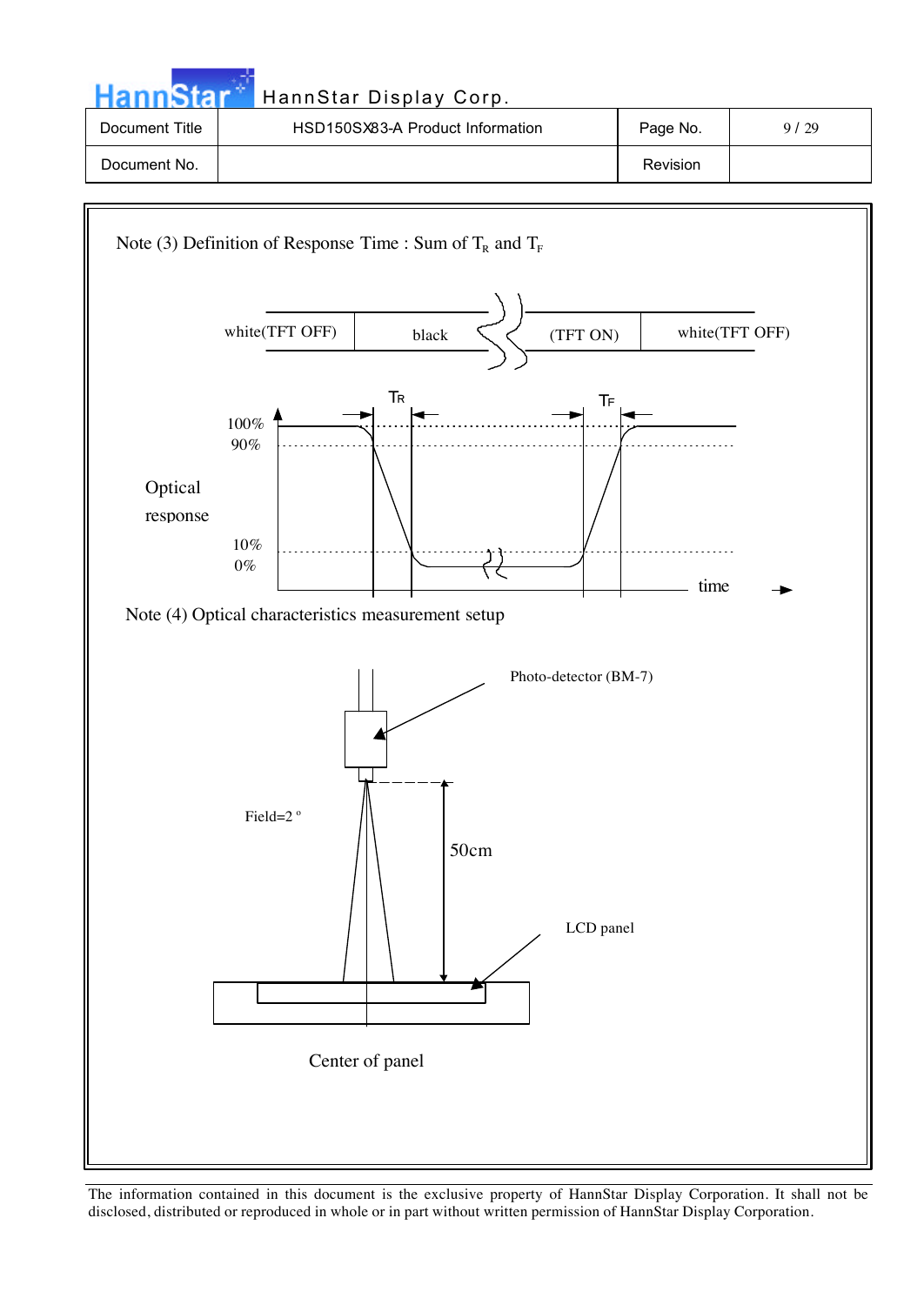| annStar            | HannStar Display Corp.                                                                                                                                                                                           |                |               |
|--------------------|------------------------------------------------------------------------------------------------------------------------------------------------------------------------------------------------------------------|----------------|---------------|
| Document Title     | HSD150SX83-A Product Information                                                                                                                                                                                 | Page No.       | $10\; / \;29$ |
| Document No.       |                                                                                                                                                                                                                  | Revision       |               |
|                    |                                                                                                                                                                                                                  |                |               |
| V<br>$\frac{1}{2}$ | Note (5) Definition of brightness uniformity<br>Luminance uniformity = (Min Luminance)/(Max Luminance) x $100\%$<br>$\frac{1}{4}$ V<br>V<br>$\frac{1}{4}$ H<br>$\frac{1}{4}$ H<br>$\frac{1}{2}$ H<br>$\mathbf H$ | Display center |               |
|                    |                                                                                                                                                                                                                  |                |               |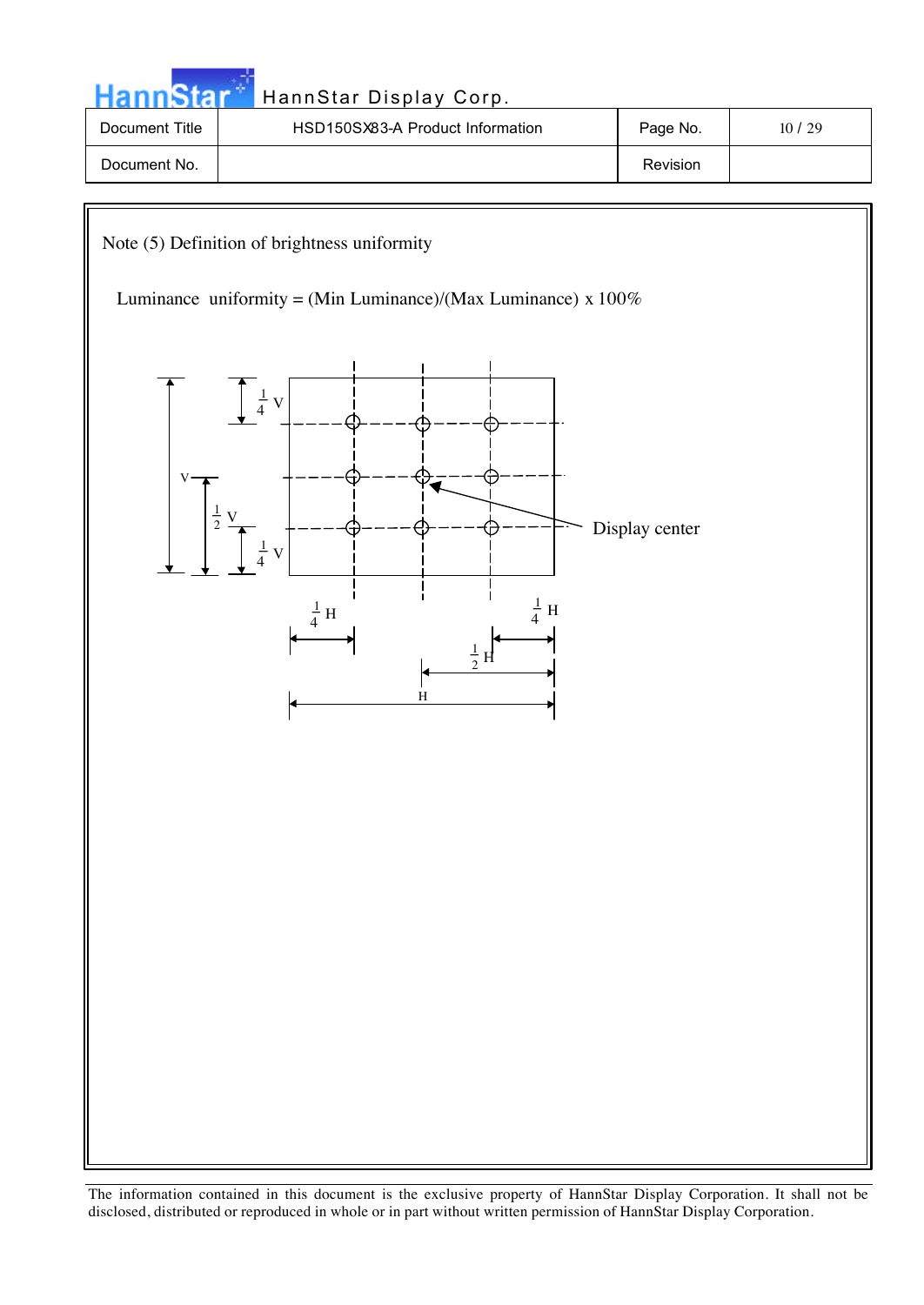| <b>HannStar*</b> | HannStar Display Corp.                                                                                            |          |       |
|------------------|-------------------------------------------------------------------------------------------------------------------|----------|-------|
| Document Title   | HSD150SX83-A Product Information                                                                                  | Page No. | 11/29 |
| Document No.     |                                                                                                                   | Revision |       |
|                  | Note (6) Definition of crosstalk $CT(1) \sim CT(4)$<br>CT(n) = $\frac{ L(n) - LB(n) }{x}$ 100%, n = 1 ~ 4<br>L(n) |          |       |

Where  $L(n)$  = Luminance of point "n" at pattern A (cd/m<sup>2</sup>), n=1 $\sim$ 4 LB(n) = Luminance of point "n" at pattern B (cd/m<sup>2</sup>), n=1 $\sim$ 4

The location measured will be exactly the same in both patterns.

L0 : Luminance with all pixels black L63 : Luminance with all pixels white

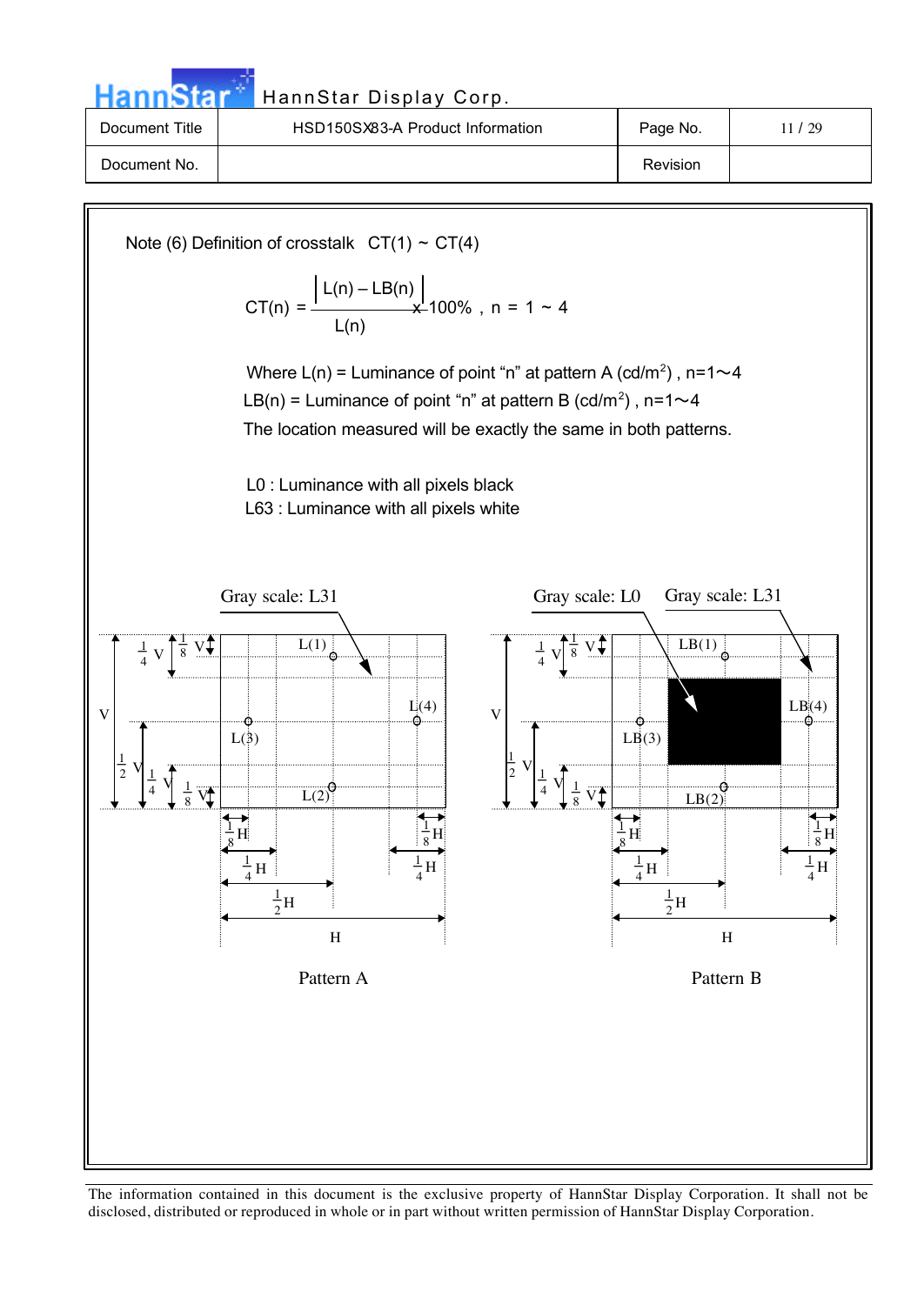**Hann**Star HannStar Display Corp. Document Title | HSD150SX83-A Product Information | Page No. | 12/29 Document No. No. 2006 and the set of the set of the set of the set of the set of the set of the set of the set of the set of the set of the set of the set of the set of the set of the set of the set of the set of the set o

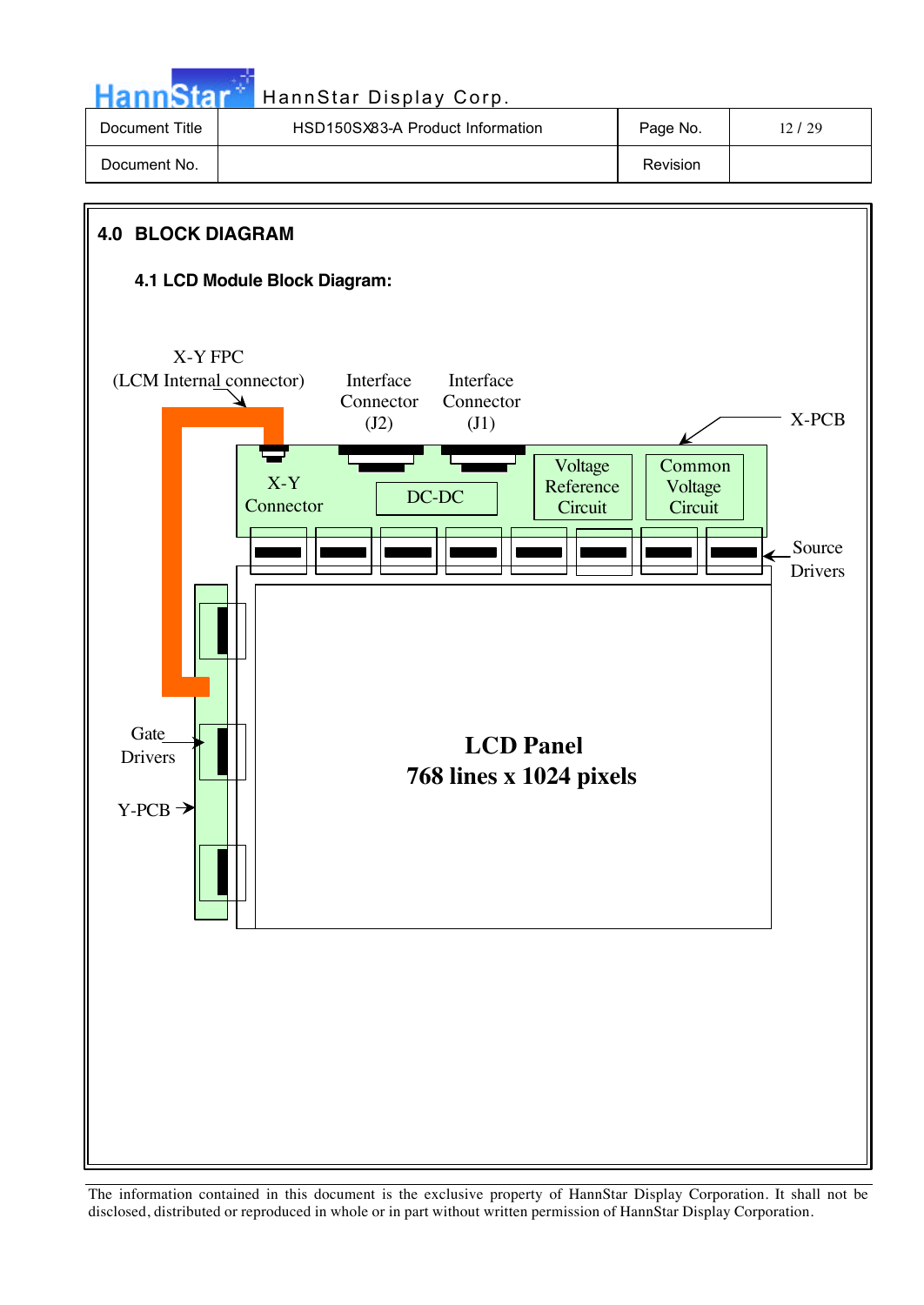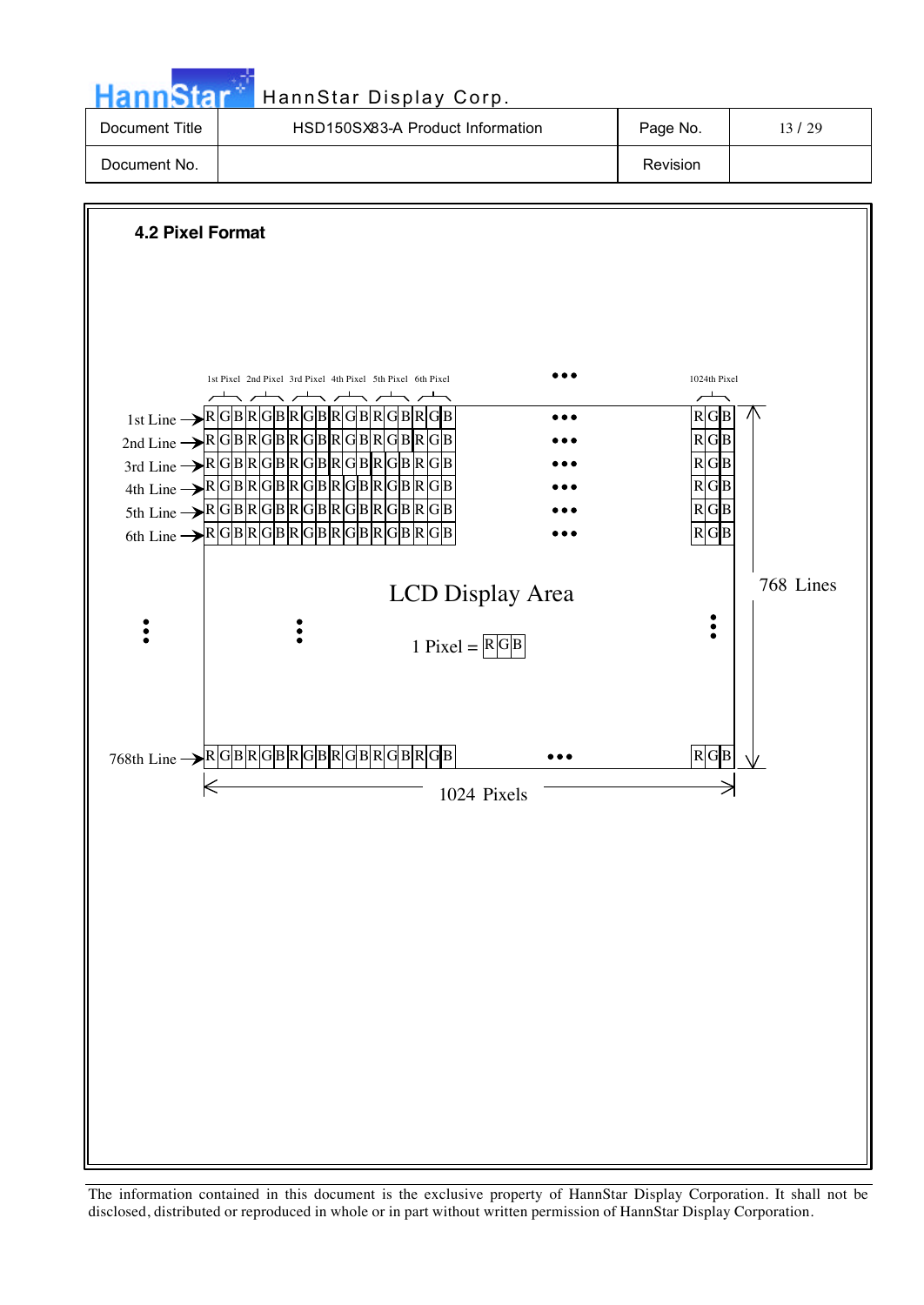| <b>HannStar</b> | HannStar Display Corp.           |          |       |
|-----------------|----------------------------------|----------|-------|
| Document Title  | HSD150SX83-A Product Information | Page No. | 14/29 |
| Document No.    |                                  | Revision |       |

- 11

|              | 4.3 Relationship between Displayed Color and Input Data |                     |                           |                                  |                                  |                         |                     |                           |                              |                                  |                                  |                  |                                  |                                  |                                  |                                  |                     |                          |
|--------------|---------------------------------------------------------|---------------------|---------------------------|----------------------------------|----------------------------------|-------------------------|---------------------|---------------------------|------------------------------|----------------------------------|----------------------------------|------------------|----------------------------------|----------------------------------|----------------------------------|----------------------------------|---------------------|--------------------------|
|              | Display                                                 | <b>MSB</b>          |                           |                                  |                                  |                         | LSB<br><b>MSB</b>   |                           |                              |                                  |                                  | <b>LSBMSB</b>    |                                  |                                  |                                  |                                  | <b>LSB</b>          | Gray scale               |
|              |                                                         |                     | R5 R4 R3                  |                                  | R <sub>2</sub>                   | R <sub>1</sub>          | R0G5 G4 G3          |                           |                              | G 2 G 1                          |                                  | G0B5 B4 B3       |                                  |                                  | <b>B2</b>                        | B <sub>1</sub>                   | B <sub>0</sub>      | level                    |
|              | <b>Black</b>                                            | L                   | L                         | L                                | $\overline{L}$                   | L                       | L<br>L              | L                         | L                            | L                                | L                                | L<br>L           | L                                | $\overline{L}$                   | $\overline{L}$                   | L                                | L                   | $\overline{\phantom{0}}$ |
|              | Blue                                                    | L                   | $\mathbf L$               | $\mathbf L$                      | L                                | L                       | $L_{L}$             | L                         | L                            | $\mathbf L$                      | L                                | LH               | $\, {\rm H}$                     | $H_{\rm}$                        | $\boldsymbol{\mathrm{H}}$        | H                                | H                   | $\overline{\phantom{a}}$ |
| <b>Basic</b> | Green<br>Light Blue                                     | L<br>L              | $\overline{L}$<br>L       | L<br>$\overline{L}$              | $\overline{L}$<br>L              | $\overline{L}$<br>L     | LH<br>LH            | $\overline{H}$<br>$\rm H$ | H<br>$\overline{\mathrm{H}}$ | $\overline{H}$<br>$\overline{H}$ | $\overline{H}$<br>$\overline{H}$ | H L<br>H H       | $\overline{L}$<br>$\overline{H}$ | $\overline{L}$<br>$\overline{H}$ | $\overline{L}$<br>$\overline{H}$ | L<br>$\boldsymbol{\mathrm{H}}$   | L<br>$\overline{H}$ | ÷,                       |
| color        | Red                                                     | H                   | $\mathbf H$               | $\overline{H}$                   | $\overline{H}$                   | $\overline{H}$          | H L                 | L                         | L                            | $\mathbf{L}$                     | $\overline{L}$                   | $L_{L}$          | $\mathbf L$                      | $\overline{L}$                   | $\overline{L}$                   | L                                | L                   | $\overline{\phantom{0}}$ |
|              | Purple                                                  | $\overline{H}$      | $\rm H$                   | $\overline{\mathrm{H}}$          | H                                | $\overline{\mathrm{H}}$ | H L                 | $\mathbf L$               | $\mathbf L$                  | L                                | $\overline{L}$                   | $L$ H            | H                                | $\overline{H}$                   | H                                | $\mathbf H$                      | $\overline{H}$      | $\overline{\phantom{0}}$ |
|              | Yellow                                                  | $\overline{H}$      | $\mathbf H$               | $\boldsymbol{\mathrm{H}}$        | $\boldsymbol{\mathrm{H}}$        | H                       | H H                 | $\rm H$                   | $H_{\rm}$                    | H                                | $\boldsymbol{\mathrm{H}}$        | H L              | L                                | $\mathbf L$                      | L                                | L                                | L                   | $\overline{\phantom{m}}$ |
|              | White                                                   | $\overline{H}$      | $\rm H$                   | $\mathbf H$                      | $\, {\rm H}$                     | $\rm H$                 | H H                 | $\mathbf H$               | H                            | $\mathbf H$                      | $\overline{H}$                   | $H$ H            | $\overline{H}$                   | $\overline{H}$                   | $\overline{H}$                   | $\mathbf H$                      | H                   |                          |
|              | <b>Black</b>                                            | L                   | $\mathbf{L}$              | $\overline{L}$                   | $\mathbf L$                      | L                       | L L                 | $\mathbf L$               | L                            | $\mathbf L$                      | $\mathbf L$                      | $L_{L}$          | $\mathbf L$                      | $\mathbf L$                      | $\mathbf L$                      | L                                | L                   | ${\rm L}0$               |
|              |                                                         | L                   | L                         | $\overline{L}$                   | $\overline{L}$                   | $\mathbf L$             | H L                 | $\overline{L}$            | L                            | L                                | $\overline{L}$                   | $L_{L}$          | $\overline{L}$                   | $\overline{L}$                   | $\overline{L}$                   | $\overline{L}$                   | L                   | L1                       |
|              |                                                         | L                   | $\mathbf{L}$              | $\overline{L}$                   | $\overline{L}$                   | H                       | LL                  | L                         | $\overline{L}$               | L                                | $\overline{L}$                   | $L_{L}$          | $\overline{L}$                   | $\overline{L}$                   | $\mathbf L$                      | $\overline{L}$                   | L                   | L2                       |
| Gray         | Dark                                                    |                     |                           |                                  |                                  |                         |                     |                           |                              |                                  |                                  |                  |                                  |                                  |                                  |                                  |                     |                          |
| scale        | ?<br>$\overline{?}$                                     |                     |                           |                                  |                                  |                         |                     |                           |                              |                                  |                                  |                  |                                  |                                  |                                  |                                  |                     | L3L60                    |
| of           | Light                                                   |                     |                           |                                  |                                  |                         |                     |                           |                              |                                  |                                  |                  |                                  |                                  |                                  |                                  |                     |                          |
| Red          |                                                         | H                   | H                         | H                                | H                                | L                       | H L                 | L                         | L                            | L                                | L                                | $L_{L}$          | L                                | L                                | L                                | L                                | L                   | L61                      |
|              |                                                         | $\overline{H}$      | $\overline{H}$            | $\overline{H}$                   | H                                | H                       | $L_{L}$             | $\overline{L}$            | $\mathbf L$                  | $\overline{L}$                   | $\overline{L}$                   | $L_{L}$          | $\overline{L}$                   | $\overline{L}$                   | $\overline{L}$                   | $\mathbf L$                      | L                   | L62                      |
|              | Red                                                     | H                   | $\boldsymbol{\mathrm{H}}$ | H                                | $\, {\rm H}$                     | H                       | H L                 | $\mathbf L$               | L                            | L                                | $\mathbf L$                      | $L_{L}$          | $\mathbf L$                      | $\overline{L}$                   | $\mathbf L$                      | $\mathbf L$                      | L                   | Red L63                  |
|              | <b>Black</b>                                            | L                   | L                         | L                                | L                                | L                       | LL                  | L                         | L                            | L                                | L                                | $L_{L}$          | L                                | L                                | L                                | $\overline{L}$                   | L                   | L <sub>0</sub>           |
|              |                                                         | L                   | L                         | $\mathbf L$                      | L                                | L                       | $\mathbf{L}$<br>L   | L                         | $\mathbf{L}$                 | L                                | L                                | H L              | $\mathbf L$                      | L                                | L                                | $\mathbf{L}$                     | L                   | L1                       |
|              |                                                         | L                   | L                         | $\overline{L}$                   | $\overline{L}$                   | L                       | LL                  | L                         | $\overline{L}$               | L                                | $\overline{H}$                   | LL               | $\overline{L}$                   | $\overline{L}$                   | $\overline{L}$                   | $\overline{L}$                   | L                   | L2                       |
| Gray         | Dark                                                    |                     |                           |                                  |                                  |                         |                     |                           |                              |                                  |                                  |                  |                                  |                                  |                                  |                                  |                     |                          |
| scale        | $\ddot{?}$                                              |                     |                           |                                  |                                  |                         |                     |                           |                              |                                  |                                  |                  |                                  |                                  |                                  |                                  |                     | L3L60                    |
| of           | $\gamma$                                                |                     |                           |                                  |                                  |                         |                     |                           |                              |                                  |                                  |                  |                                  |                                  | $\ddot{\cdot}$                   |                                  |                     |                          |
| Green        | Light                                                   |                     |                           |                                  |                                  |                         |                     |                           |                              |                                  |                                  |                  |                                  |                                  |                                  |                                  |                     |                          |
|              |                                                         | L                   | L                         | L                                | L                                | L                       | LH                  | $\mathbf H$               | $\boldsymbol{\mathrm{H}}$    | $\mathbf H$                      | L                                | H L              | $\mathbf{L}$                     | L                                | L                                | L                                | L                   | L61                      |
|              |                                                         | L                   | $\overline{L}$            | $\overline{L}$                   | $\overline{L}$                   | $\overline{L}$          | LH                  | $\overline{H}$            | $\overline{H}$               | $\overline{H}$                   | $\overline{H}$                   | LL               | $\overline{L}$                   | $\overline{L}$                   | $\overline{L}$                   | $\overline{L}$                   | L                   | L62                      |
|              | Green                                                   | L                   | L                         | $\overline{L}$                   | $\overline{L}$                   | $\overline{L}$          | LH                  | $\mathbf H$               | $\rm H$                      | $\mathbf H$                      | $\overline{H}$                   | H L              | $\overline{L}$                   | $\overline{L}$                   | $\overline{L}$                   | $\mathbf L$                      | $\mathbf{L}$        | Green L63                |
|              | <b>Black</b>                                            | L                   | L                         | L                                | L                                | L                       | $L_{L}$             | L                         | L                            | L                                | L                                | $L_{L}$          | L                                | L                                | L                                | L                                | L                   | L <sub>0</sub>           |
|              |                                                         | L<br>L              | L<br>$\overline{L}$       | $\mathbf L$<br>$\overline{L}$    | L<br>$\overline{L}$              | L<br>L                  | $L_{L}$<br>LL       | L<br>$\overline{L}$       | L<br>$\overline{L}$          | $\mathbf L$<br>L                 | L<br>$\overline{L}$              | $L_{L}$<br>LL    | L<br>$\overline{L}$              | L<br>$\overline{L}$              | $\mathbf L$<br>$\overline{L}$    | L<br>H                           | H<br>$\mathbf{I}$   | L1<br>L2                 |
| Gray         |                                                         |                     |                           |                                  |                                  |                         |                     |                           |                              |                                  |                                  |                  |                                  |                                  |                                  |                                  |                     |                          |
| scale        | Dark                                                    |                     |                           |                                  |                                  |                         |                     |                           |                              |                                  |                                  |                  |                                  |                                  |                                  |                                  |                     |                          |
| of           | ?<br>$\gamma$                                           |                     |                           |                                  |                                  |                         |                     |                           |                              |                                  |                                  |                  |                                  |                                  |                                  |                                  |                     | L3L60                    |
|              | Light                                                   |                     |                           |                                  |                                  |                         |                     |                           |                              |                                  |                                  |                  |                                  |                                  |                                  |                                  |                     |                          |
| Blue         |                                                         |                     |                           |                                  |                                  |                         | L                   |                           |                              |                                  | $\overline{L}$                   | LH               | H                                | $\overline{H}$                   | $\overline{H}$                   |                                  |                     |                          |
|              |                                                         | L<br>L              | L<br>$\overline{L}$       | $\overline{L}$<br>$\overline{L}$ | $\overline{L}$<br>$\overline{L}$ | L<br>$\overline{L}$     | L<br>$L_{L}$        | L<br>$\overline{L}$       | L<br>$\overline{L}$          | $\overline{L}$<br>$\overline{L}$ | $\overline{L}$                   | $L$ <sub>H</sub> | $\overline{H}$                   | $\overline{H}$                   | $\overline{H}$                   | $\overline{L}$<br>$\overline{H}$ | H<br>L              | L61<br>L62               |
|              | Blue                                                    | L                   | $\overline{L}$            | $\overline{L}$                   | $\overline{L}$                   | $\overline{L}$          | LL                  | $\overline{L}$            | L                            | $\overline{L}$                   | L                                | LH               | H                                | $\overline{H}$                   | H                                | $\overline{H}$                   | H                   | Blue L63                 |
|              | <b>Black</b>                                            | L                   | L                         | $\mathbf L$                      | $\mathbf L$                      | L                       | L L                 | $\mathbf L$               | $\mathbf L$                  | $\mathbf L$                      | $\mathbf L$                      | $L_{L}$          | $\mathbf L$                      | $\mathbf L$                      | $\mathbf L$                      | $\mathbf L$                      | L                   | ${\rm L}0$               |
|              |                                                         | L                   | L                         | $\mathbf L$                      | L                                | L                       | H L                 | L                         | $\mathbf L$                  | L                                | $\mathbf L$                      | H L              | $\mathbf L$                      | $\mathbf{L}$                     | $\mathbf L$                      | L                                | H                   | $\mathop{\rm L{1}}$      |
| Gray         |                                                         |                     | $\overline{L}$            | $\overline{L}$                   | $\overline{L}$                   | $\rm H$                 | LL                  | $\overline{L}$            | $\overline{L}$               | $\mathbf L$                      | $\overline{H}$                   | LL               | $\overline{L}$                   | $\overline{L}$                   | $\overline{L}$                   | $\, {\rm H}$                     | $\mathbf{I}$        | L2                       |
| scale        | Dark                                                    |                     |                           |                                  |                                  |                         |                     |                           |                              |                                  |                                  |                  |                                  |                                  |                                  |                                  |                     |                          |
| $\sigma f$   | $\boldsymbol{\mathcal{C}}$                              |                     |                           |                                  |                                  |                         |                     |                           |                              |                                  |                                  |                  |                                  |                                  | $\vdots$                         |                                  |                     | L3L60                    |
| White        | $\gamma$                                                |                     |                           | $\vdots$                         |                                  |                         |                     |                           | $\ddot{\cdot}$               |                                  |                                  |                  |                                  |                                  | $\vdots$                         |                                  |                     |                          |
| and          | Light                                                   |                     |                           |                                  |                                  |                         |                     |                           |                              |                                  |                                  |                  |                                  |                                  |                                  |                                  |                     |                          |
| <b>Black</b> |                                                         | H<br>$\overline{H}$ | $\, {\rm H}$              | H                                | H                                | L                       | H H                 | $\, {\rm H}$              | H                            | H                                | $\mathbf L$                      | H H              | $\, {\rm H}$                     | H                                | $\, {\rm H}$                     | L                                | H                   | L61                      |
|              |                                                         |                     |                           | $\overline{\mathbf{H}}$          | $\overline{\rm H}$               | $\overline{H}$          | ${\rm L}\, {\rm H}$ | $\overline{\rm H}$        | $\overline{H}$               | $\overline{H}$                   | $\overline{\rm H}$               | LH               | $\overline{\mathbf{H}}$          | $\rm H$                          | $\overline{\rm H}$               | $\overline{\rm H}$               | $\mathbf{L}$        | L62                      |
|              | White                                                   | $\overline{H}$      | H<br>$\overline{H}$       | $\overline{H}$                   | $\overline{H}$                   | $\, {\rm H}$            | $H$ $H$             | $\, {\rm H}$              | $\overline{\mathbf{H}}$      | $\overline{H}$                   | $\overline{H}$                   | $H$ $H$          | $\overline{H}$                   | $\overline{H}$                   | $\mathbf H$                      | $\boldsymbol{\mathrm{H}}$        | H                   | White L63                |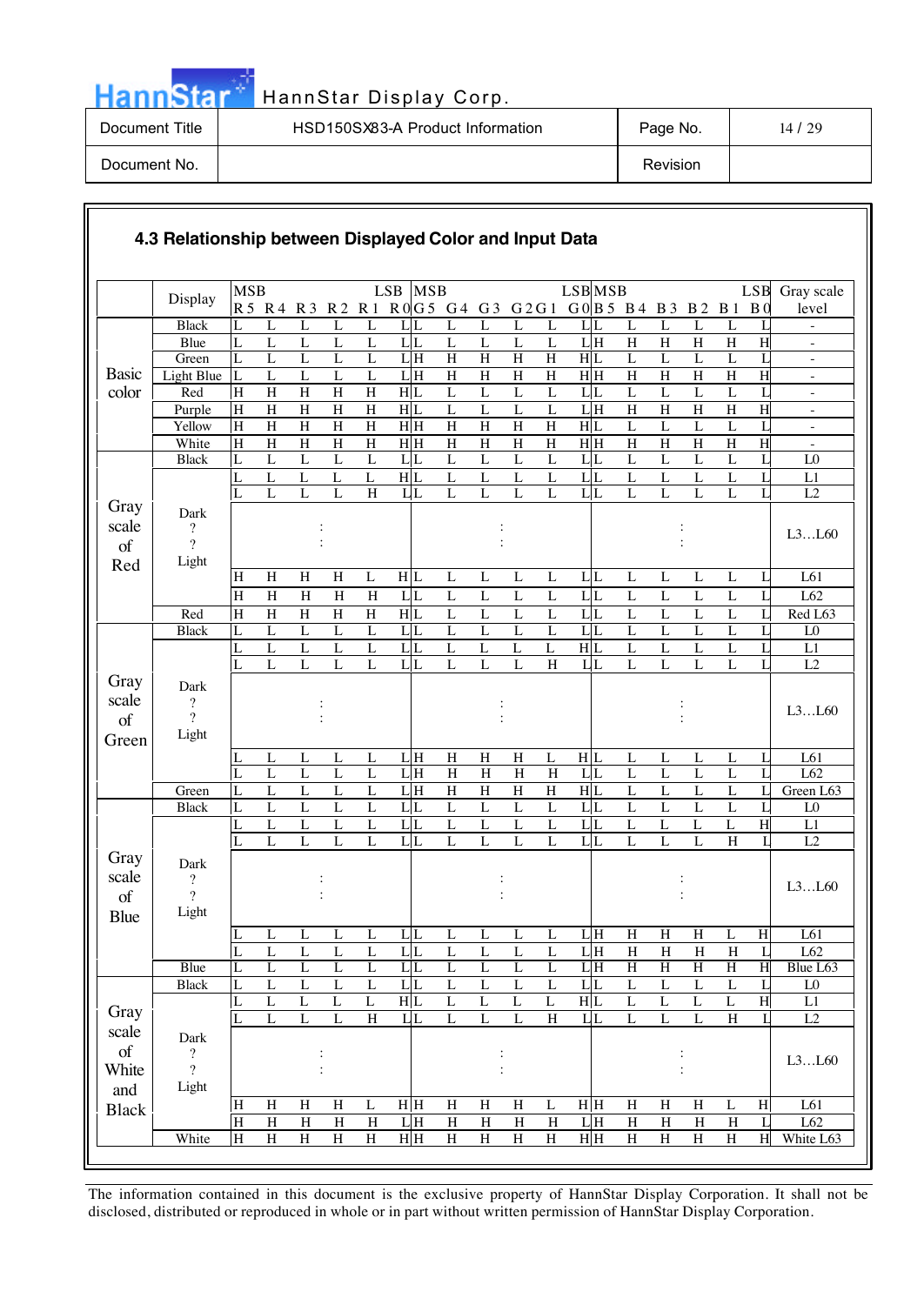# Hann<sup>Star</sub></sup>

# HannStar Display Corp.

Document Title | HSD150SX83-A Product Information | Page No. | 15 / 29 Document No. Notice that the contract of the contract of the contract of the contract of the contract of the contract of the contract of the contract of the contract of the contract of the contract of the contract of the c

|                |                 | <b>I/F FRC Connector (J1)</b>         |                 | <b>I/F FRC Connector (J2)</b> |                                    |  |  |  |  |  |  |
|----------------|-----------------|---------------------------------------|-----------------|-------------------------------|------------------------------------|--|--|--|--|--|--|
| Pin<br>No.     | <b>Symbol</b>   | <b>Description</b>                    | Pin<br>No.      | <b>Symbol</b>                 | <b>Description</b>                 |  |  |  |  |  |  |
| -1             | <b>NC</b>       | <b>No Connecting</b>                  | 1               | <b>VDD</b>                    | Digital Power Input (DC +3.3V)     |  |  |  |  |  |  |
| $\overline{2}$ | <b>NC</b>       | <b>No Connecting</b>                  | $\overline{2}$  | <b>VDD</b>                    | Digital Power Input ( $DC +3.3V$ ) |  |  |  |  |  |  |
| 3              | <b>GND</b>      | Ground                                | 3               | <b>GND</b>                    | Ground                             |  |  |  |  |  |  |
| 4              | <b>GND</b>      | Ground                                | 4               | <b>GND</b>                    | Ground                             |  |  |  |  |  |  |
| 5              | EB <sub>5</sub> | Even-dot Blue Data bit 5 (MSB)        | 5               | OB <sub>5</sub>               | Odd-dot Blue Data bit 5 (MSB)      |  |  |  |  |  |  |
| 6              | EB4             | Even-dot Blue Data bit 4              | 6               | OB4                           | Odd-dot Blue Data bit 4            |  |  |  |  |  |  |
| 7              | EB <sub>3</sub> | Even-dot Blue Data bit 3              | $\overline{7}$  | OB <sub>3</sub>               | Odd-dot Blue Data bit 3            |  |  |  |  |  |  |
| 8              | EB <sub>2</sub> | Even-dot Blue Data bit 2              | 8               | OB <sub>2</sub>               | Odd-dot Blue Data bit 2            |  |  |  |  |  |  |
| 9              | EB1             | Even-dot Blue Data bit 1              | 9               | OB <sub>1</sub>               | Odd-dot Blue Data bit 1            |  |  |  |  |  |  |
| 10             | EB <sub>0</sub> | Even-dot Blue Data bit 0 (LSB)        | 10              | OB <sub>0</sub>               | Odd-dot Blue Data bit 0 (LSB)      |  |  |  |  |  |  |
| 11             | <b>GND</b>      | Ground                                | 11              | <b>GND</b>                    | Ground                             |  |  |  |  |  |  |
| 12             | EG5             | Even-dot Green Data bit 5 (MSB)       | 12              | OG <sub>5</sub>               | Odd-dot Green Data bit 5 (MSB)     |  |  |  |  |  |  |
| 13             | EG4             | Even-dot Green Data bit 4             | 13              | OG4                           | Odd-dot Green Data bit 4           |  |  |  |  |  |  |
| 14             | EG <sub>3</sub> | Even-dot Green Data bit 3             | 14              | OG <sub>3</sub>               | Odd-dot Green Data bit 3           |  |  |  |  |  |  |
| 15             | EG <sub>2</sub> | Even-dot Green Data bit 2             | 15              | OG <sub>2</sub>               | Odd-dot Green Data bit 2           |  |  |  |  |  |  |
| 16             | EG1             | Even-dot Green Data bit 1             | 16              | OG1                           | Odd-dot Green Data bit 1           |  |  |  |  |  |  |
| 17             | EG <sub>0</sub> | Even-dot Green Data bit 0 (LSB)       | 17              | OG <sub>0</sub>               | Odd-dot Green Data bit 0 (LSB)     |  |  |  |  |  |  |
| 18             | <b>GND</b>      | Ground                                | 18              | <b>GND</b>                    | Ground                             |  |  |  |  |  |  |
| 19             | ER <sub>5</sub> | Even-dot Red Data bit 5 (MSB)         | 19              | OR <sub>5</sub>               | Odd-dot Red Data bit 5 (MSB)       |  |  |  |  |  |  |
| 20             | ER4             | Even-dot Red Data bit 4               | 20              | OR4                           | Odd-dot Red Data bit 4             |  |  |  |  |  |  |
| 21             | ER3             | Even-dot Red Data bit 3               | 21              | OR <sub>3</sub>               | Odd-dot Red Data bit 3             |  |  |  |  |  |  |
| 22             | ER <sub>2</sub> | Even-dot Red Data bit 2               | 22              | OR <sub>2</sub>               | Odd-dot Red Data bit 2             |  |  |  |  |  |  |
| 23             | ER1             | Even-dot Red Data bit 1               | 23              | OR <sub>1</sub>               | Odd-dot Red Data bit 1             |  |  |  |  |  |  |
| 24             | ER <sub>0</sub> | Even-dot Red Data bit 0 (LSB)         | 24              | OR <sub>0</sub>               | Odd-dot Red Data bit 0 (LSB)       |  |  |  |  |  |  |
| 25             | <b>GND</b>      | Ground                                | 25              | <b>GND</b>                    | Ground                             |  |  |  |  |  |  |
| 26             | CPH1            | Pixel Clock Input                     | 26              | CPH <sub>2</sub>              | Pixel Clock Input                  |  |  |  |  |  |  |
| 27             | <b>GND</b>      | Ground                                | 27              | <b>GND</b>                    | Ground                             |  |  |  |  |  |  |
| 28             | <b>GND</b>      | Ground                                | 28              | <b>GND</b>                    | Ground                             |  |  |  |  |  |  |
| 29             | <b>STH</b>      | Horizontal Start Pulse                | 29              | N <sub>C</sub>                | No Connecting                      |  |  |  |  |  |  |
| 30             | <b>LOAD</b>     | Source Driver Latch Pulse             | 30              | <b>NC</b>                     | No Connecting                      |  |  |  |  |  |  |
| 31             | POL             | Source Driver Output Polarity control | $\overline{31}$ | N <sub>C</sub>                | <b>No Connecting</b>               |  |  |  |  |  |  |
| 32             | <b>REV</b>      | Data Reverse Control Signal           | 32              | NC                            | No Connecting                      |  |  |  |  |  |  |
| 33             | <b>GND</b>      | Ground                                | 33              | NC                            | <b>No Connecting</b>               |  |  |  |  |  |  |
| 34             | <b>GND</b>      | Ground                                | 34              | NC                            | No Connecting                      |  |  |  |  |  |  |
| 35             | STV1            | Vertical Start Pulse 1                | 35              | N <sub>C</sub>                | <b>No Connecting</b>               |  |  |  |  |  |  |
| 36             | STV2            | Vertical Start Pulse 2                | 36              | N <sub>C</sub>                | No Connecting                      |  |  |  |  |  |  |
| 37             | <b>CPV</b>      | Vertical Clock Input                  | 37              | N <sub>C</sub>                | No Connecting                      |  |  |  |  |  |  |
| 38             | <b>OE</b>       | Gate Driver Output Enable Signal      | 38              | N <sub>C</sub>                | No Connecting                      |  |  |  |  |  |  |
| 39             | <b>GND</b>      | Ground                                | $\overline{39}$ | <b>GND</b>                    | Ground                             |  |  |  |  |  |  |
| 40             | <b>GND</b>      | Ground                                | 40              | <b>GND</b>                    | Ground                             |  |  |  |  |  |  |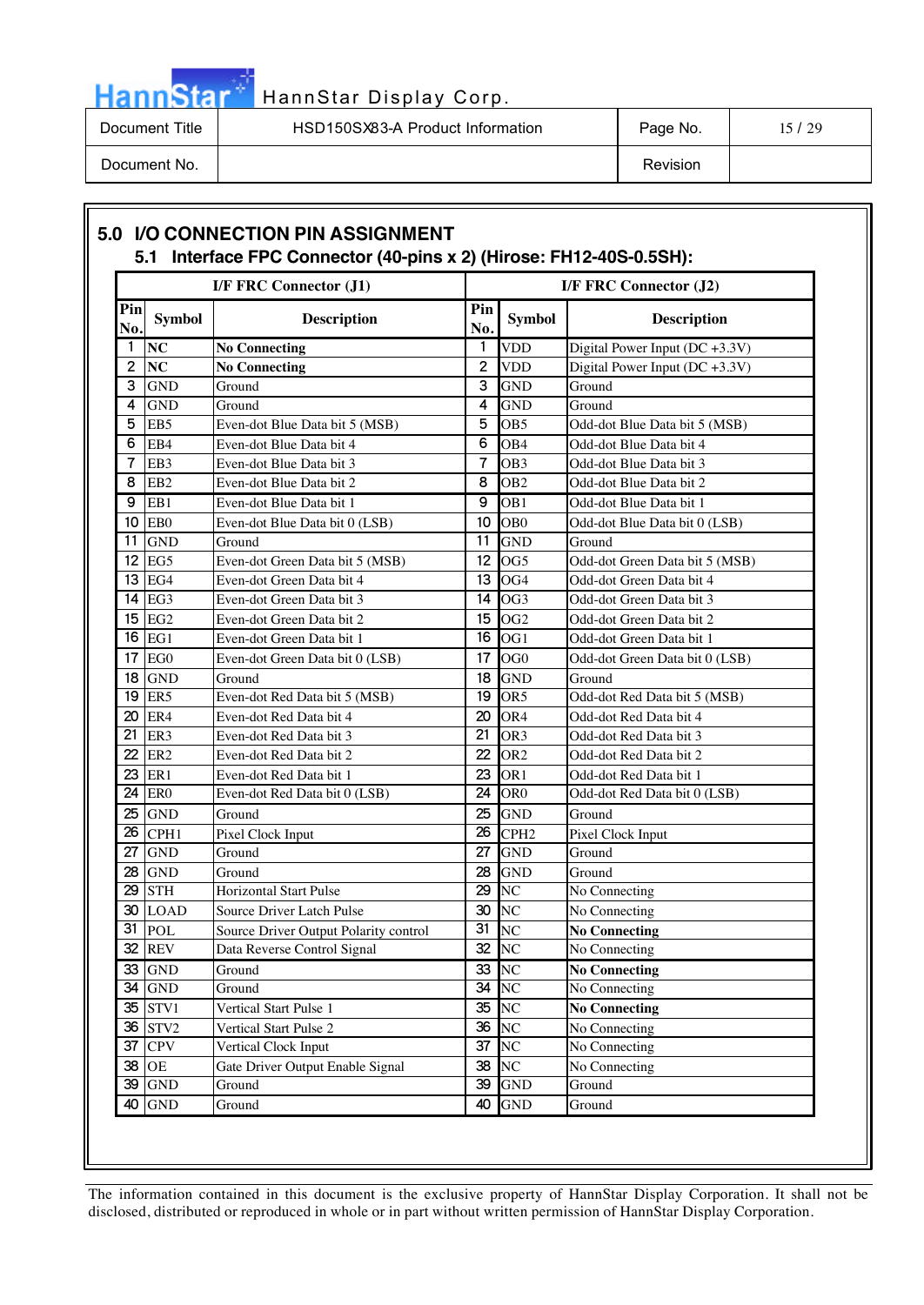| HannStan       | HannStar Display Corp.           |          |       |
|----------------|----------------------------------|----------|-------|
| Document Title | HSD150SX83-A Product Information | Page No. | 16/29 |
| Document No.   |                                  | Revision |       |

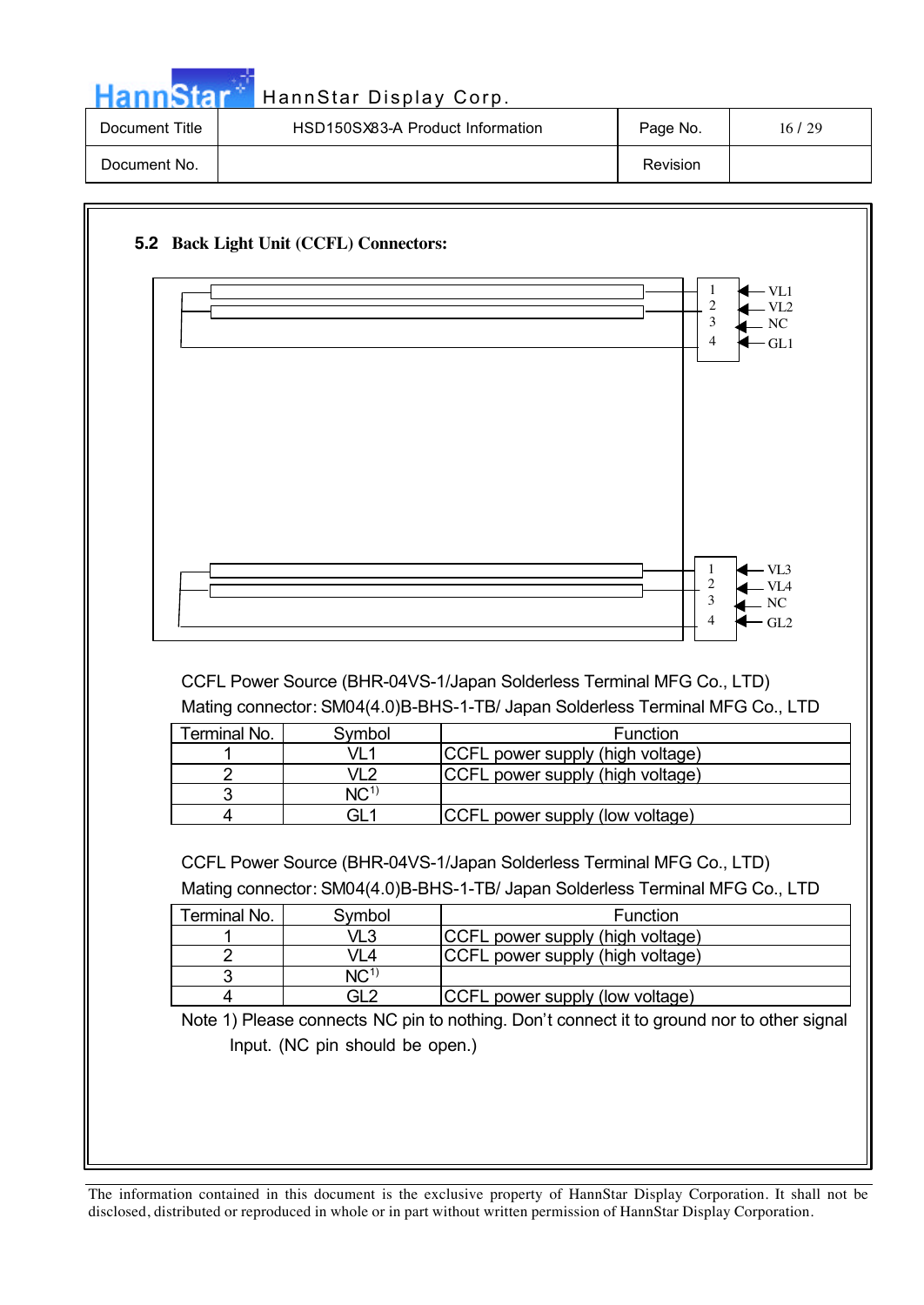| <b>Hannstar</b> | HannStar Display Corp.           |          |         |
|-----------------|----------------------------------|----------|---------|
| Document Title  | HSD150SX83-A Product Information | Page No. | 17 / 29 |
| Document No.    |                                  | Revision |         |

## **6.0 ELECTRICAL CHARACTERISTICS**

#### **6.1 Electrical System of LCD Module:**

| <b>Item</b>             | <b>Symbol</b>    | <b>Condition</b> | Min.         | Typ.   | Max.         | Unit  |
|-------------------------|------------------|------------------|--------------|--------|--------------|-------|
| <b>Input Voltage</b>    | $V_{DD}$         |                  | $+3.0$       | $+3.3$ | $+3.6$       | V(DC) |
| Input Signal<br>voltage | V <sub>IH</sub>  | High Level       | 0.7 $V_{DD}$ |        | $V_{DD}$     |       |
|                         | $\rm V_{\rm IL}$ | Low Level        | 0            |        | $0.3 V_{DD}$ |       |

#### **6.2 Back-Light Unit:**

The back-light system is an edge-lighting type with 4-CCFL (Cold Cathode Fluorescent Lamp). The characteristics of four lamps are shown in the following tables.

| <b>Item</b>     | <b>Symbol</b> | Min.   | Typ. | Max. | Unit       | <b>Note</b>       |
|-----------------|---------------|--------|------|------|------------|-------------------|
| Lamp current    |               | 6.0    | 12.0 | 14.0 | mA(rms)    |                   |
| Lamp voltage    | $V_{L}$       |        | 640  |      | V(rms)     | $I_{I}$ =12.0 mA  |
| Frequency       |               | 30     | 50   | 80   | <b>KHz</b> | (2)               |
| Lamp life time  | Hr            | 50,000 |      |      | Hour       | (3)               |
|                 |               |        |      | 1220 |            | at $25^{\circ}$ C |
| Startup voltage | Vs            |        |      | 1410 | V(rms)     | at $0^{\circ}$ C  |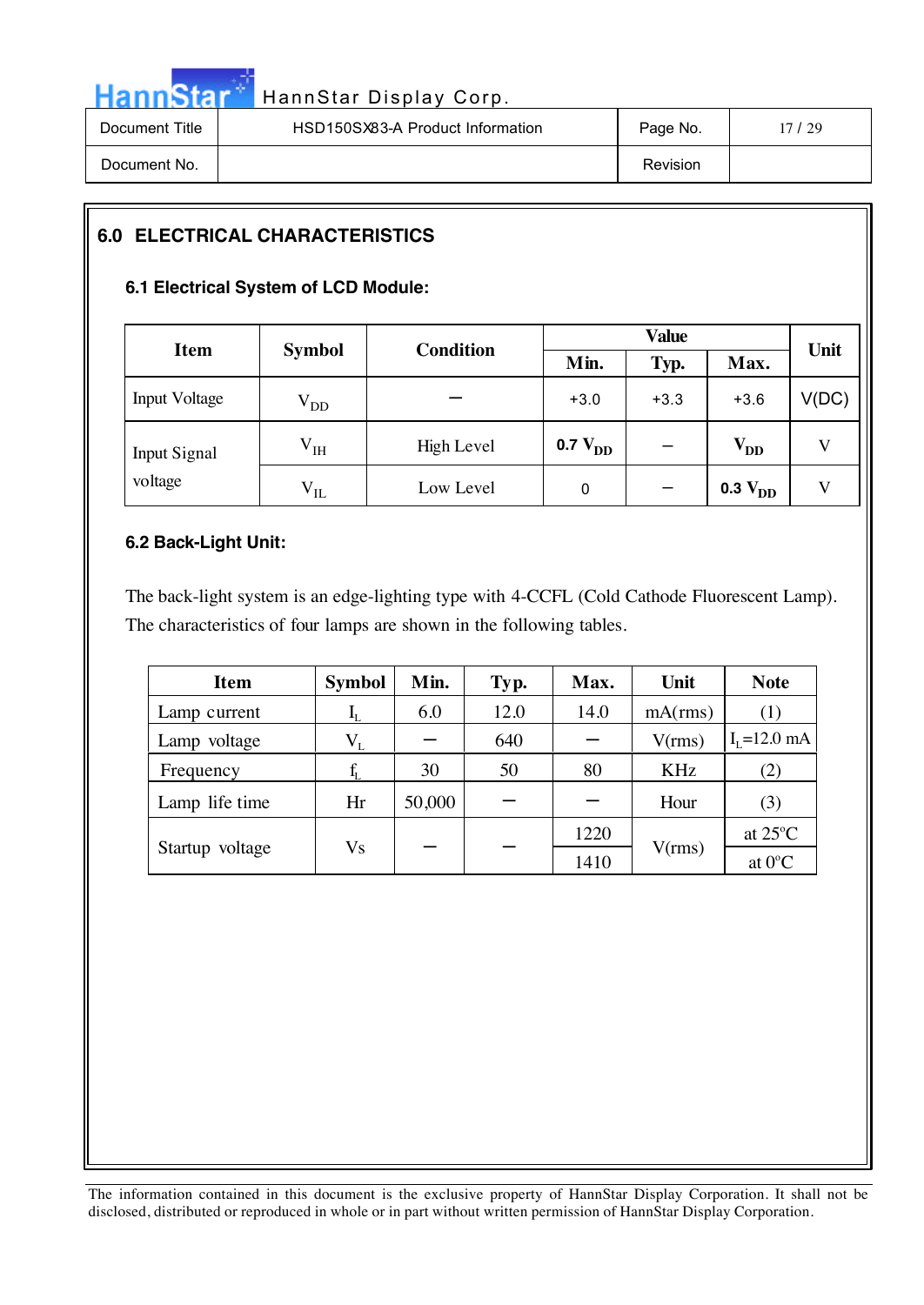| <b>HannStar</b> | HannStar Display Corp.           |                 |       |
|-----------------|----------------------------------|-----------------|-------|
| Document Title  | HSD150SX83-A Product Information | Page No.        | 18/29 |
| Document No.    |                                  | <b>Revision</b> |       |

Note: (1) Lamp current is measured with current meter for high frequency as shown below. Specified values are for a lamp.



- (2) Lamp frequency may produce interference with horizontal synchronous frequency and this may cause line flow on the display. Therefore lamp frequency shall be detached from the horizontal synchronous frequency and its harmonics as far as possible in order to avoid interference.
- (3) Life time (Hr) can be defined as the time in which it continues to operate under the condition: Ta=25 $\pm$ 3°C, I<sub>L</sub>=12.0mA(rms) and f<sub>L</sub>=50 KHz until one of the following event occurs: 1.When the brightness becomes 50%.

2.When the startup voltage (Vs) at 0ºC becomes higher than the maximal value of Vs specified above.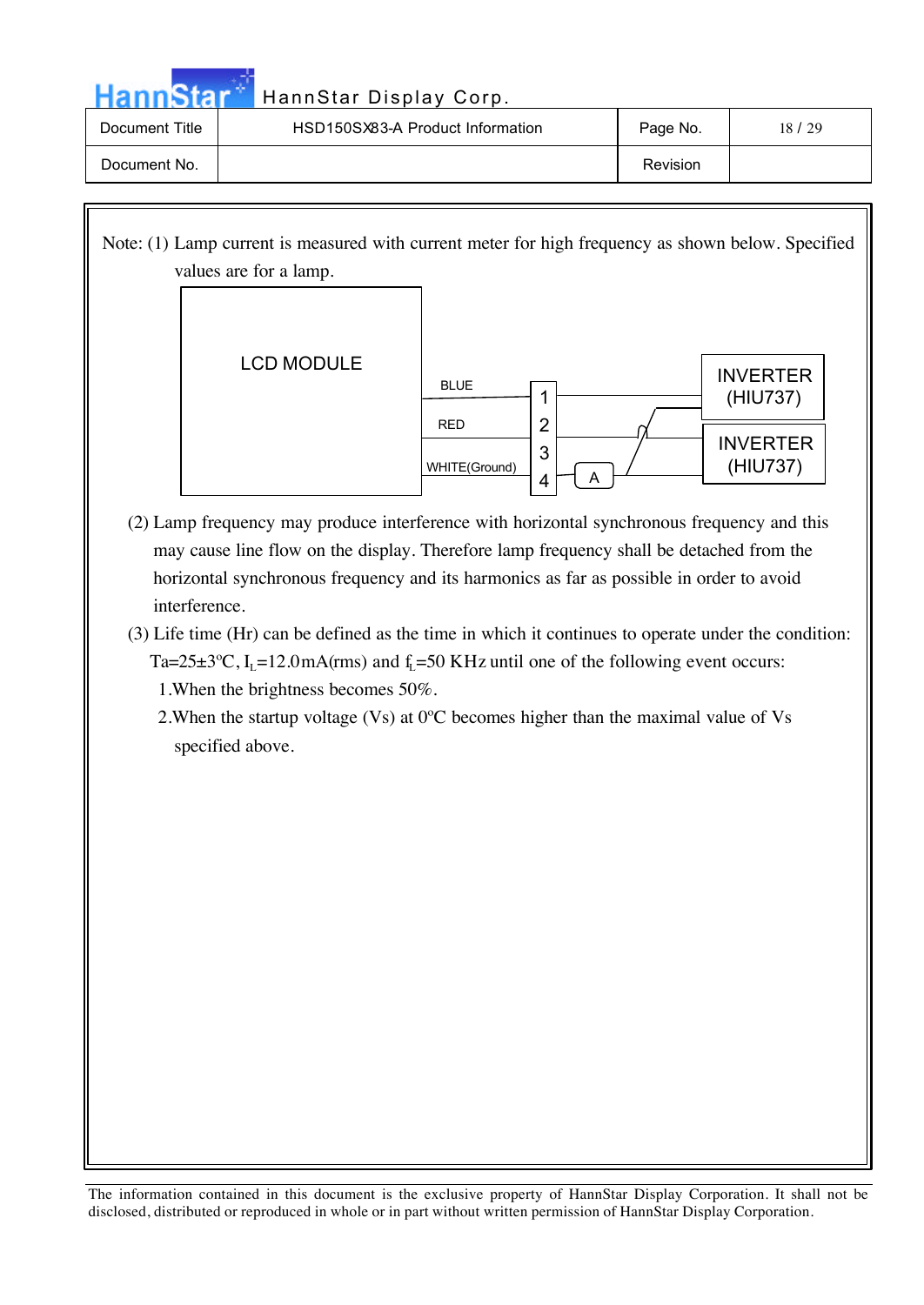# Hann Star<sup>t HannStar Display Corp.</sup>

| Document Title | HSD150SX83-A Product Information | Page No. | 19/29 |
|----------------|----------------------------------|----------|-------|
| Document No.   |                                  | Revision |       |

#### **6.3 AC Electrical Characteristics:**

### 6.3.1 AC Timing: (VDD=3.0V~3.6V, T<sub>oPR</sub>=25 °C)  $^{5)}$

|                                      | $0.0.1$ AV Thinny. (TDD=0.01%0.01, T <sub>OPR</sub> =25 O)<br><b>Item</b> | <b>Symbol</b>                                            | Min.                                                        | Typ.                                         | Max.                                  | Unit                         | <b>Signals</b>                          | <b>Note</b> |
|--------------------------------------|---------------------------------------------------------------------------|----------------------------------------------------------|-------------------------------------------------------------|----------------------------------------------|---------------------------------------|------------------------------|-----------------------------------------|-------------|
| Reference<br>Signal<br>(Pixel Clock) | Periodic                                                                  | F1<br>$T1 = CLK$<br>$T2 = T1*2$                          | 50<br>12.5<br>25                                            | 65<br>15.384<br>30.769                       | 80<br>20<br>40                        | <b>MHz</b><br>n-Sec<br>n-Sec |                                         |             |
|                                      | Line Periodic                                                             | T3=Line                                                  | 526                                                         | 672                                          | 900                                   | T <sub>2</sub>               |                                         |             |
|                                      | Line Active                                                               | T <sub>4</sub>                                           | 512                                                         | 512                                          | 512                                   | T <sub>2</sub>               |                                         |             |
| Reference                            | Line Blank                                                                | T <sub>5</sub>                                           | 14                                                          | 160                                          | 388                                   | T <sub>2</sub>               |                                         | 1), 2), 4)  |
| Signal                               | Frame Periodic                                                            | T <sub>6</sub>                                           | 773                                                         | 806                                          | 950                                   | Lines                        |                                         |             |
| (DENB)                               | Frame Active                                                              | T7                                                       | 768                                                         | 768                                          | 768                                   | Lines                        |                                         |             |
|                                      | Frame Blank                                                               | T <sub>8</sub>                                           | 5                                                           | $\overline{a}$                               | $\overline{a}$                        | Lines                        |                                         |             |
|                                      | Periodic                                                                  | T <sub>6</sub>                                           | 773                                                         | 806                                          | 950                                   | Lines                        |                                         |             |
|                                      | Pulse Width                                                               | T <sub>9</sub><br>T <sub>10</sub>                        | $\mathbf{1}$<br>$\sqrt{2}$                                  | $\mathbf{1}$<br>$\sqrt{2}$                   | $---$                                 | Lines                        | STV1<br>STV2                            |             |
| Vertical                             | <b>Rising Time</b>                                                        | T11                                                      |                                                             | 40                                           | 60                                    | n-Sec                        |                                         | 2)          |
| Periodic                             | <b>Falling Time</b>                                                       | T <sub>12</sub>                                          | ---                                                         | 40                                           | 60                                    | n-Sec                        |                                         |             |
|                                      | Set-up Time                                                               | T <sub>13</sub>                                          | 700                                                         | 800                                          | $\overline{a}$                        | n-Sec                        |                                         |             |
|                                      | Hold Time                                                                 | T14                                                      | 700                                                         | 800                                          | $---$                                 | n-Sec                        |                                         |             |
|                                      | Period                                                                    | <b>T15</b>                                               | ---                                                         | $\mathbf{1}$                                 | $---$                                 | Lines                        |                                         |             |
|                                      |                                                                           | <b>T16A</b><br>T16B                                      | $\mathbf{1}$<br>$\mathbf{1}$                                |                                              | ---                                   | u-Sec<br>u-Sec               |                                         |             |
|                                      | Pulse Width                                                               | <b>T16C</b><br><b>T16D</b>                               | $\overline{c}$<br>25                                        | $\overline{a}$<br>64<br>30.769               | $\overline{\phantom{a}}$<br>100<br>40 | T2<br>n-Sec                  | <b>OE</b>                               |             |
| Horizontal<br>Periodic               | <b>Rising Time</b>                                                        | <b>T17A</b><br>T17B<br>T <sub>17</sub> C<br><b>T17D</b>  | $\overline{a}$<br>---<br>$\boldsymbol{2}$<br>$\overline{c}$ | 40<br>40<br>4<br>$\overline{4}$              | 60<br>60<br>---<br>$---$              | n-Sec                        | <b>CPV</b><br><b>LOAD</b><br><b>STH</b> |             |
|                                      | <b>Falling Time</b>                                                       | <b>T18A</b><br><b>T18B</b><br><b>T18C</b><br><b>T18D</b> | ---<br>$\overline{a}$<br>$\sqrt{2}$<br>$\overline{2}$       | 40<br>40<br>$\overline{4}$<br>$\overline{4}$ | 60<br>60<br>---<br>$---$              | n-Sec                        |                                         |             |
|                                      | Set-up Time                                                               | <b>T19A</b><br>T19B                                      | $\overline{7}$<br>$\overline{7}$                            | 10<br>10                                     | $---$                                 | n-Sec                        | <b>LOAD</b>                             |             |
|                                      | Hold Time                                                                 | T20A<br><b>T20B</b>                                      | $\tau$<br>$\overline{7}$                                    | 10<br>10                                     | $---$                                 | n-Sec                        | <b>STH</b>                              |             |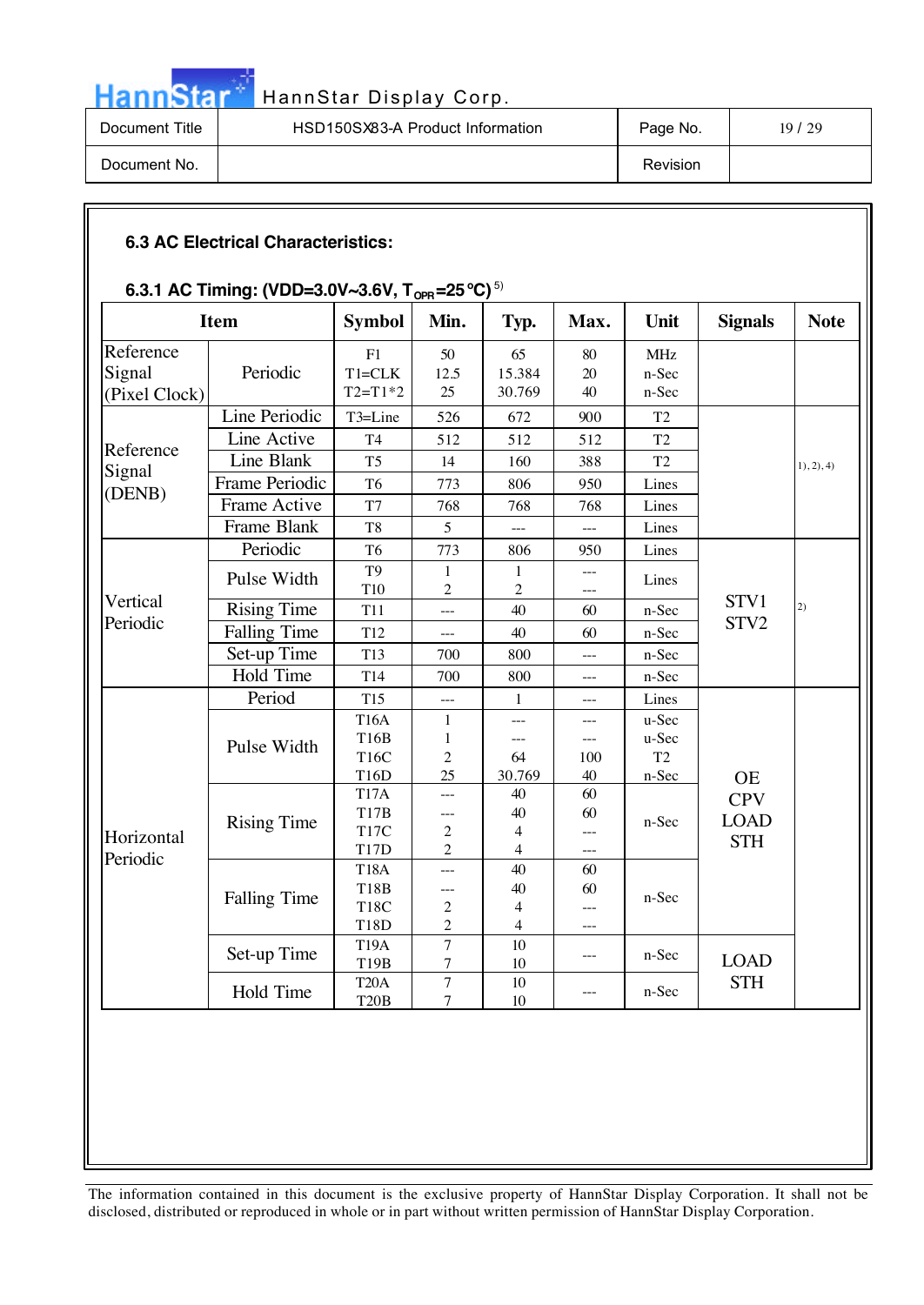| <b>HannStar</b> | HannStar Display Corp.           |          |       |
|-----------------|----------------------------------|----------|-------|
| Document Title  | HSD150SX83-A Product Information | Page No. | 20/29 |
| Document No.    |                                  | Revision |       |

|                                                         | <b>Item</b>                | <b>Symbol</b>   | Min.           | Typ.           | Max.  | Unit    | <b>Signals</b>                                                               | <b>Note</b>      |    |
|---------------------------------------------------------|----------------------------|-----------------|----------------|----------------|-------|---------|------------------------------------------------------------------------------|------------------|----|
|                                                         | Period                     | T <sub>21</sub> | $---$          | $\overline{2}$ | $---$ | Lines   |                                                                              |                  |    |
|                                                         | Pulse Width                | T <sub>22</sub> | ---            | 1              | $---$ | Lines   |                                                                              |                  |    |
| Horizontal                                              | <b>Rising Time</b>         | T <sub>23</sub> | 7              | 10             | $---$ | n-Sec   |                                                                              |                  |    |
| Periodic                                                | <b>Falling Time</b>        | T24             | 7              | 10             |       | n-Sec   | <b>POL</b>                                                                   |                  |    |
|                                                         | Set-up Time                | T <sub>25</sub> | $-5$           | $---$          | $---$ | n-Sec   |                                                                              |                  |    |
|                                                         | Hold Time                  | T <sub>26</sub> | 6              | $\cdots$       | $---$ | n-Sec   |                                                                              |                  |    |
|                                                         | Period                     | T <sub>2</sub>  | 25.00          | 30.769         | 40    | n-Sec   | CPH1                                                                         |                  |    |
| Clock                                                   | <b>Rising Time</b>         | T <sub>27</sub> | $\overline{c}$ | $\overline{4}$ | $---$ | n-Sec   |                                                                              | CPH <sub>2</sub> | 3) |
|                                                         | <b>Falling Time</b>        | T <sub>28</sub> | $\overline{2}$ | $\overline{4}$ | $---$ | $n-Sec$ |                                                                              |                  |    |
| Image Data<br>And<br>Data Reverse<br><b>Control Pin</b> | Setup time                 | T <sub>29</sub> | $\overline{c}$ |                | $---$ | $n-Sec$ | ER(5:0)<br>EG(5:0)<br>EB(5:0)<br>OR(5:0)<br>OG(5:0)<br>OB(5:0)<br><b>REV</b> |                  |    |
|                                                         | Hold time                  | <b>T30</b>      | $\overline{c}$ |                |       | $n-Sec$ |                                                                              |                  |    |
| Relative                                                | LOAD rising-<br>STH rising | T31             | $\overline{c}$ | $---$          | ---   | n-Sec   |                                                                              |                  |    |
| Signals                                                 | CPV rising-<br>LOAD rising | T32             | 2              | 4              | ---   | $u-Sec$ |                                                                              |                  |    |

Note 1) Refer to VESA standard.

- Note 2) In case of using the long frame period, the deterioration of display quality, noise etc. may be occurred.
- Note 3) Do not fix CPH1 and CPH2 to "H" or "L" level while the  $V_{DD}$  (+3.3V) is supplied. If CPH1 and CPH2 is fixed to "H" level or "L" level for certain period while the  $V_{DD}$  (+3.3V) is supplied, the panel may be damaged.
- Note 4) Do not change t3 and 6 values in the operation. When t1 or t4 is changed, the panel is displayed as black.
- Note 5) Please adjust LCD operating signal timing and FL driving frequency, to optimize the display quality. There is a possibility that flicker is observed by the interference of LCD operating signal timing and FL driving condition (especially driving frequency).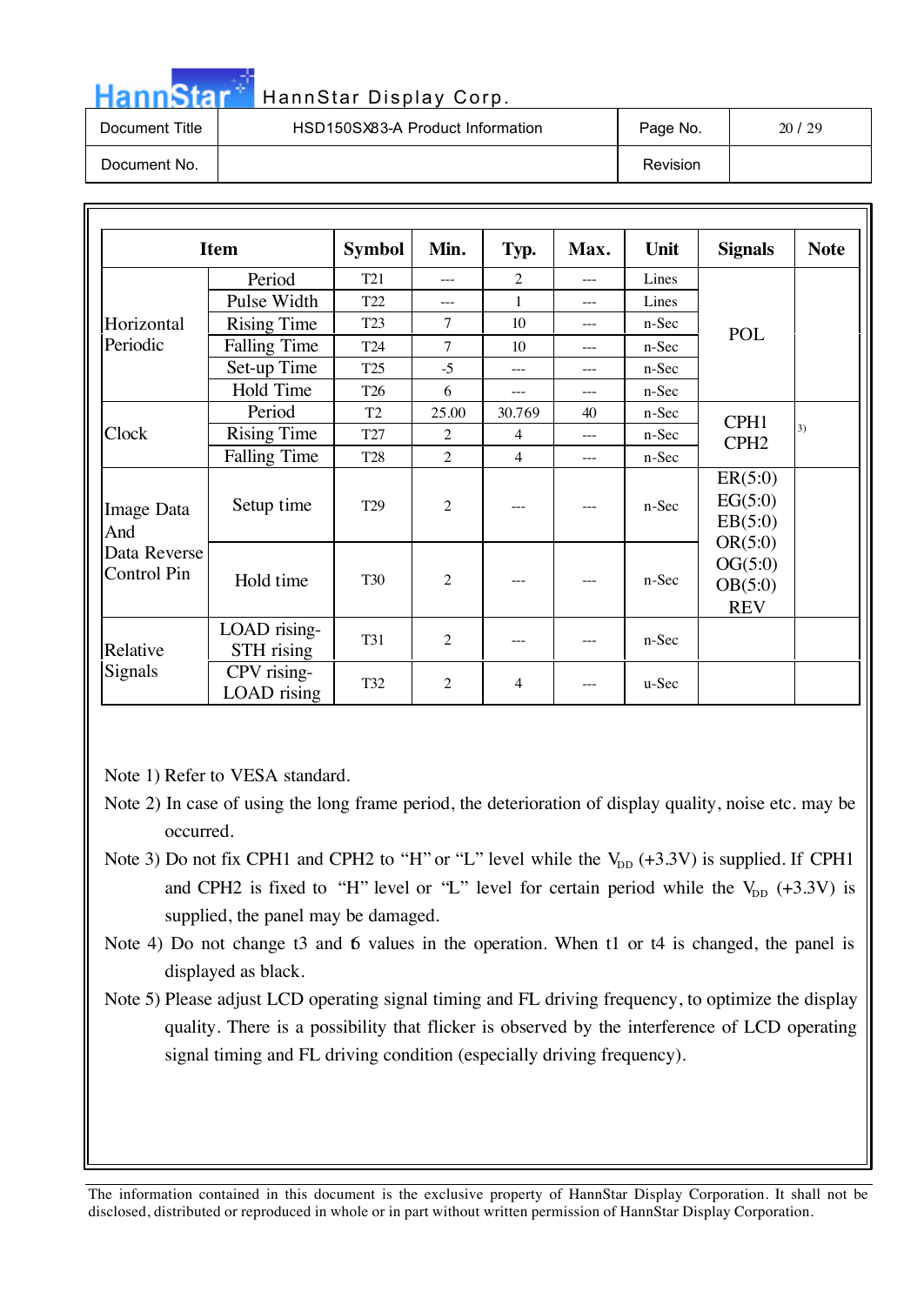**Hann**Star HannStar Display Corp. Document Title | HSD150SX83-A Product Information | Page No. | 21/29

Document No. 2008 and 2009 and 2009 and 2009 and 2009 and 2009 and 2009 and 2009 and 2009 and 2009 and 2009 and 2009 and 2009 and 2009 and 2009 and 2009 and 2009 and 2009 and 2009 and 2009 and 2009 and 2009 and 2009 and 20

#### **6.3.2 AC Timing Charts:**

(1). Reference Signal (pixel clock):

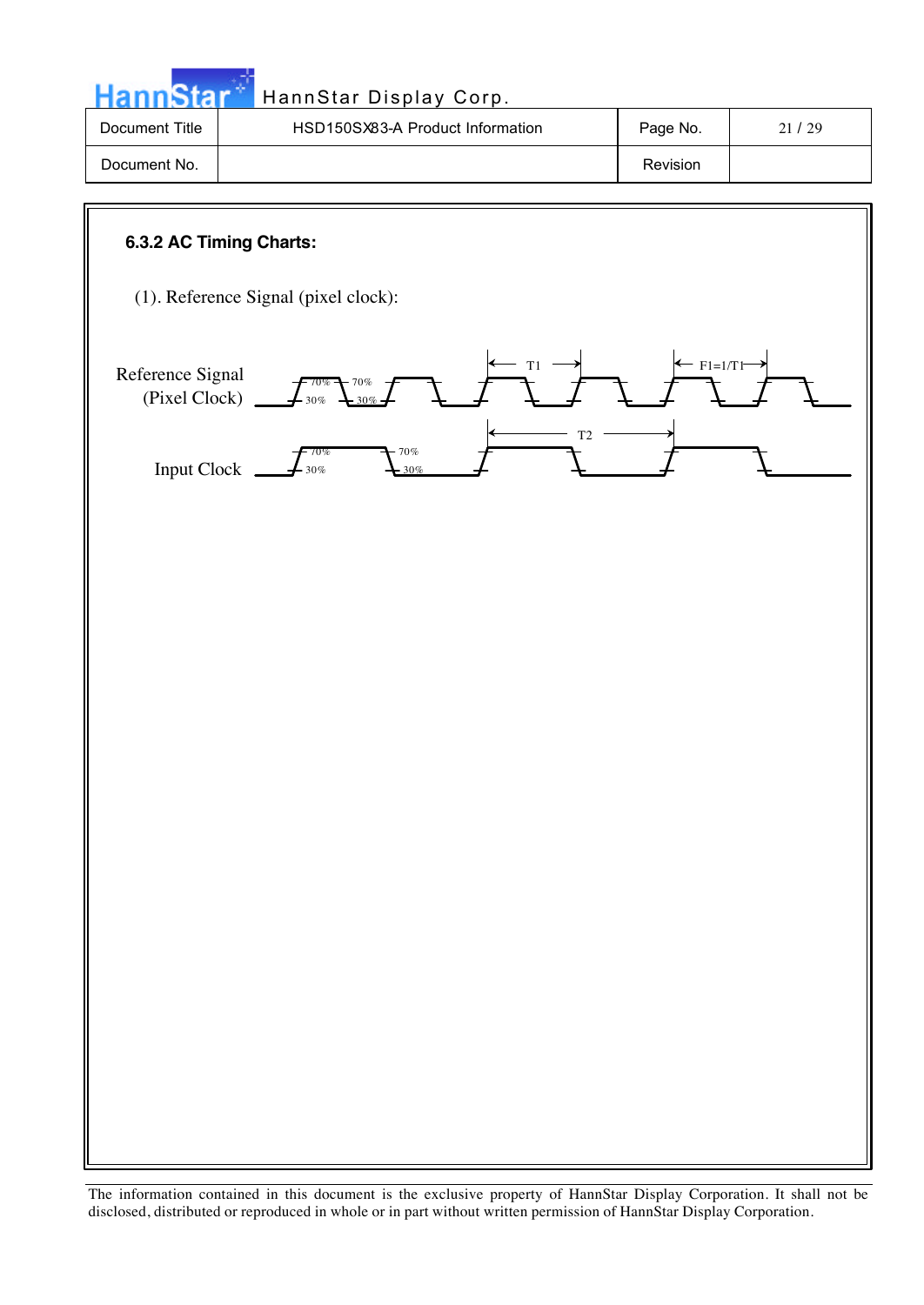|                | HannStar Display Corp.           |          |         |
|----------------|----------------------------------|----------|---------|
| Document Title | HSD150SX83-A Product Information | Page No. | 22.1.29 |
| Document No.   |                                  | Revision |         |

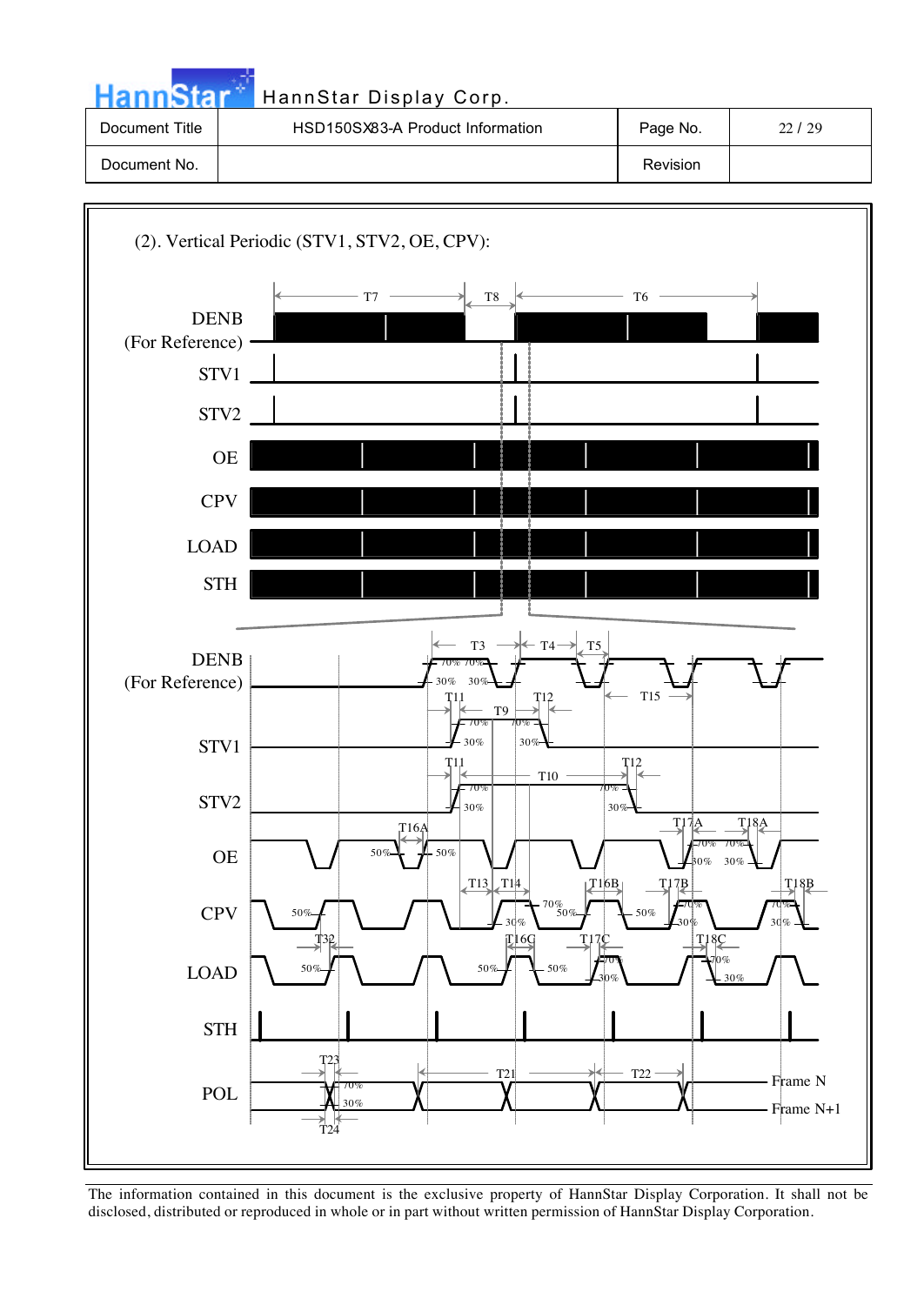| <b>HannStar</b> | HannStar Display Corp.           |          |       |
|-----------------|----------------------------------|----------|-------|
| Document Title  | HSD150SX83-A Product Information | Page No. | 23/29 |
| Document No.    |                                  | Revision |       |

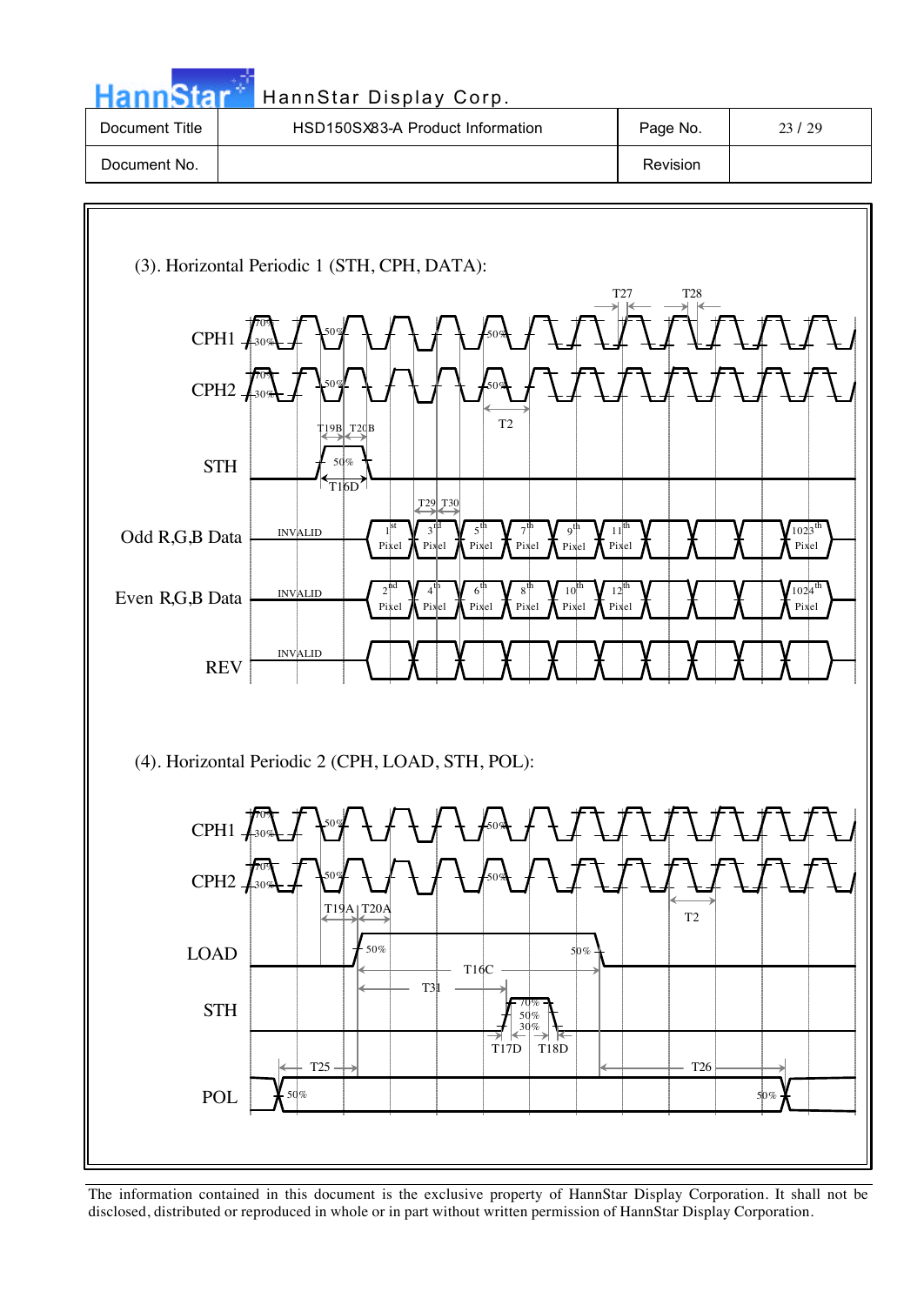| <b>HannStar</b> | HannStar Display Corp.           |          |       |
|-----------------|----------------------------------|----------|-------|
| Document Title  | HSD150SX83-A Product Information | Page No. | 24/29 |
| Document No.    |                                  | Revision |       |



Note  $\cdot$  (1) The supply voltage of the external system for the module input should be the same as the definition of  $V_{DD}$ .

- (2)Apply the lamp volatge within the LCD operation range. When the back-light turns on before the LCD operation or the LCD truns off before the back-light turns off, the display may momentarily become white.
- $(3)$  In case of VDD = off level, please keep the level of input signal on the low or keep a high impedance.
- (4)T4 should be measured after the module has been fully discharged between power off and on period.
- (5)Interface signal shall not be kept at high impedance when the power is on.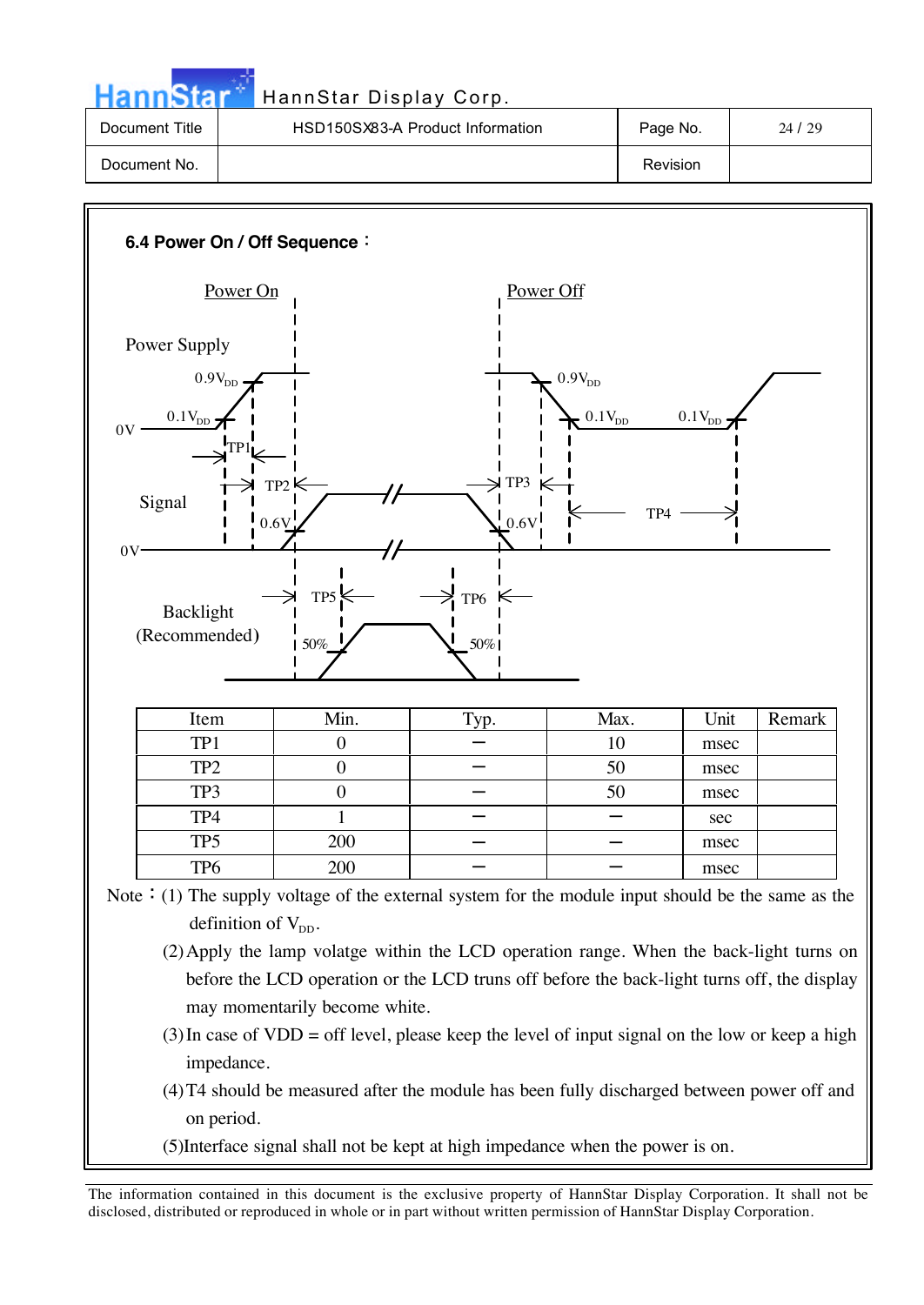HannStar<sup>th</sup> HannStar Display Corp.

| Document Title | HSD150SX83-A Product Information | Page No.        | 25/29 |
|----------------|----------------------------------|-----------------|-------|
| Document No.   |                                  | <b>Revision</b> |       |

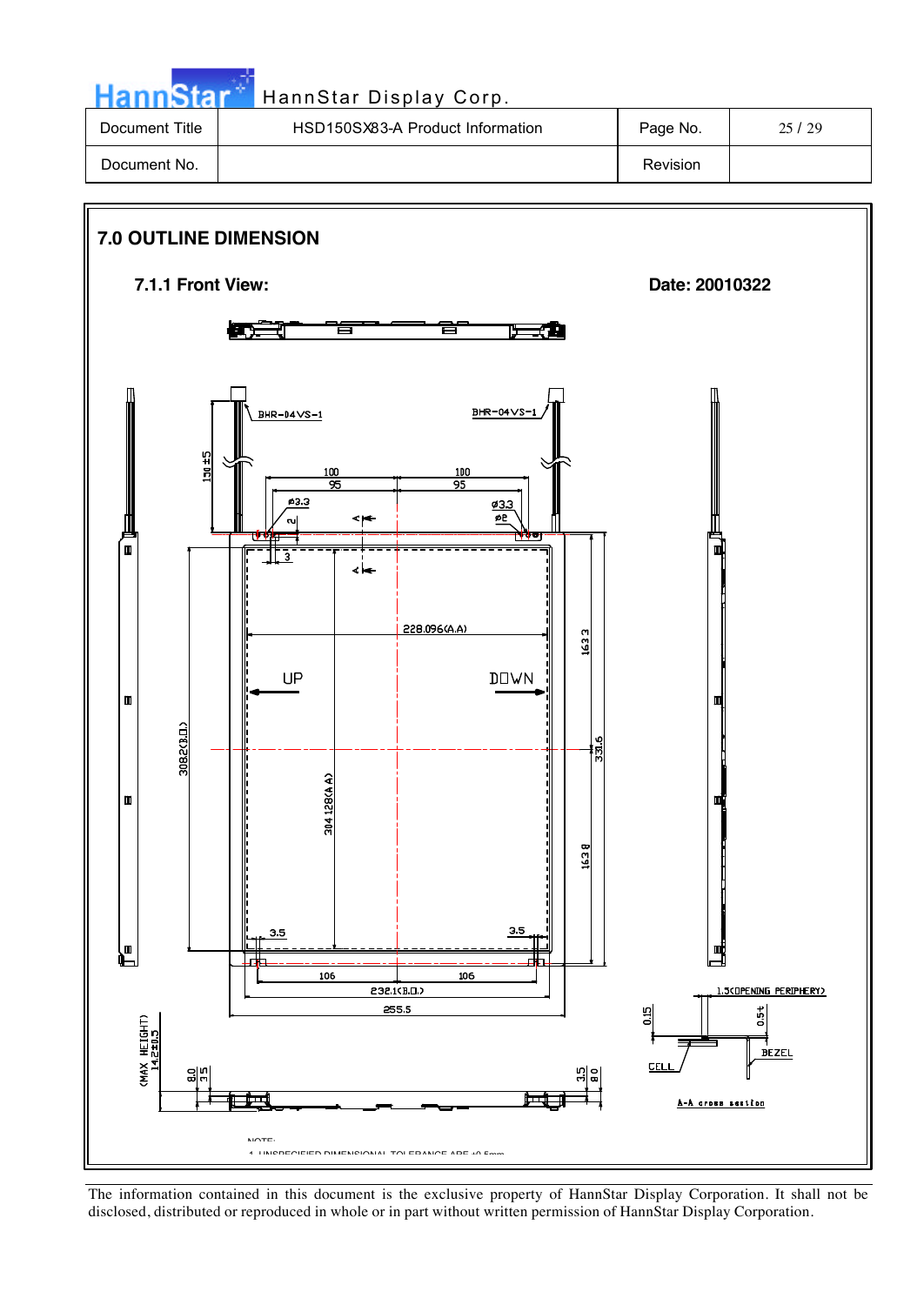| HannStar*      | HannStar Display Corp.           |          |         |
|----------------|----------------------------------|----------|---------|
| Document Title | HSD150SX83-A Product Information | Page No. | 26 / 29 |
|                |                                  |          |         |

Document No. 2008 **Document No.** 2008 **Revision** 

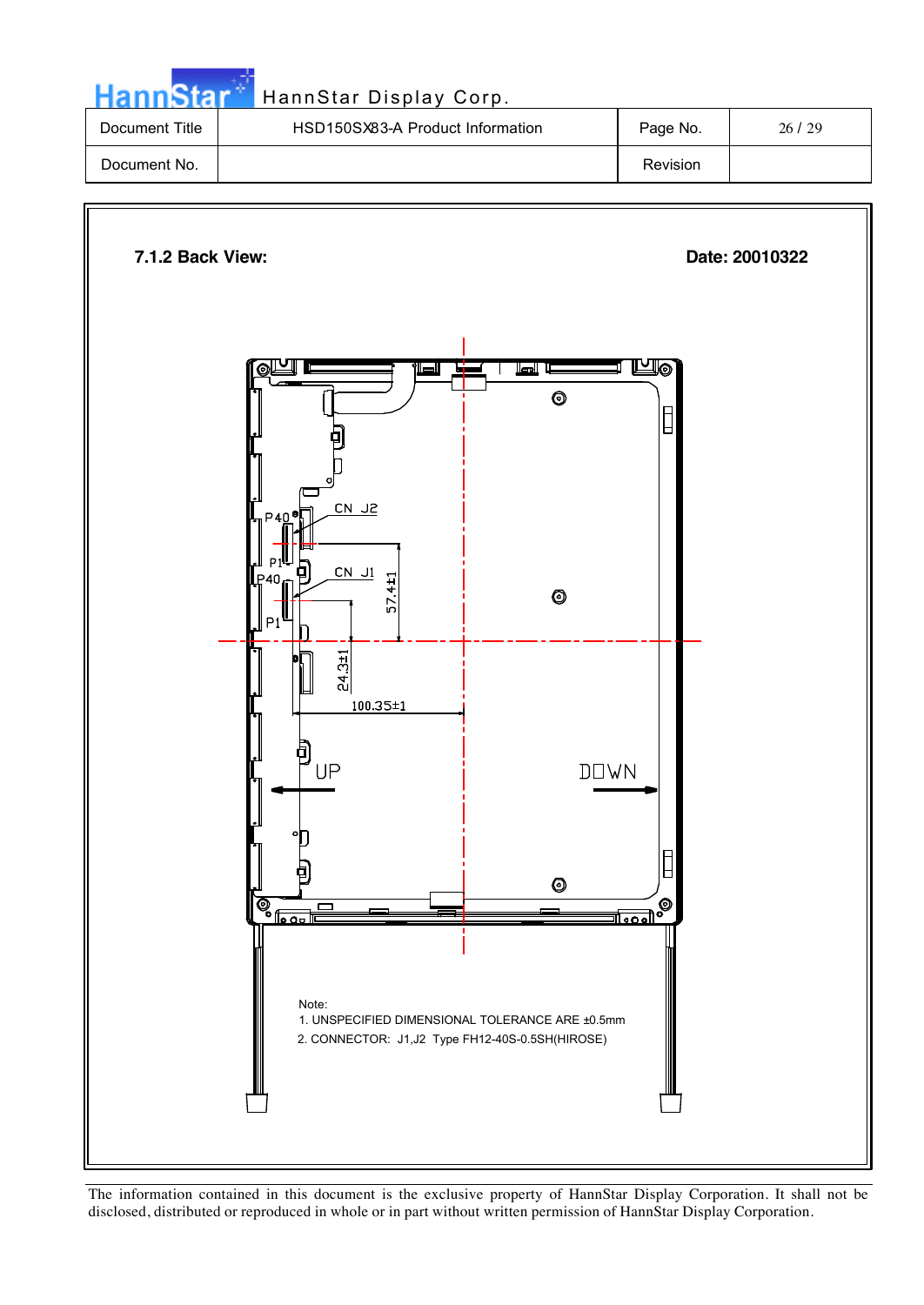| HannStar <sup>**</sup> | HannStar Display Corp.           |          |       |
|------------------------|----------------------------------|----------|-------|
| Document Title         | HSD150SX83-A Product Information | Page No. | 27/29 |
| Document No.           |                                  | Revision |       |

**8. LOT MARK**

#### **8.1 Lot Mark**



code 1,2,3,4,5,6: HannStar internal flow control code.

code 7: production location.

code 8: production year.

code 9: production month.

code 10,11,12,13,14,15: serial number.

Note (1) Production Year

| Year | 1999 | 2000 | 2001 | 2002 | 2003 | 2004 | 2005 | 2006 | 2007 | 2008 |
|------|------|------|------|------|------|------|------|------|------|------|
| Mark |      |      |      |      |      |      |      |      |      |      |

Note (2) Production Month

| Month | Jan. | Feb. | Mar. | Apr. | May. | Jun. | Jul. | Aug. | Sep. | Oct | Nov. | Dec. |
|-------|------|------|------|------|------|------|------|------|------|-----|------|------|
| Mark  |      |      |      |      |      |      |      |      |      |     |      |      |

#### **8.2 Location of Lot Mark**

(1) The label is attached to the backside of the LCD module.

(2) This is subject to change without prior notice.

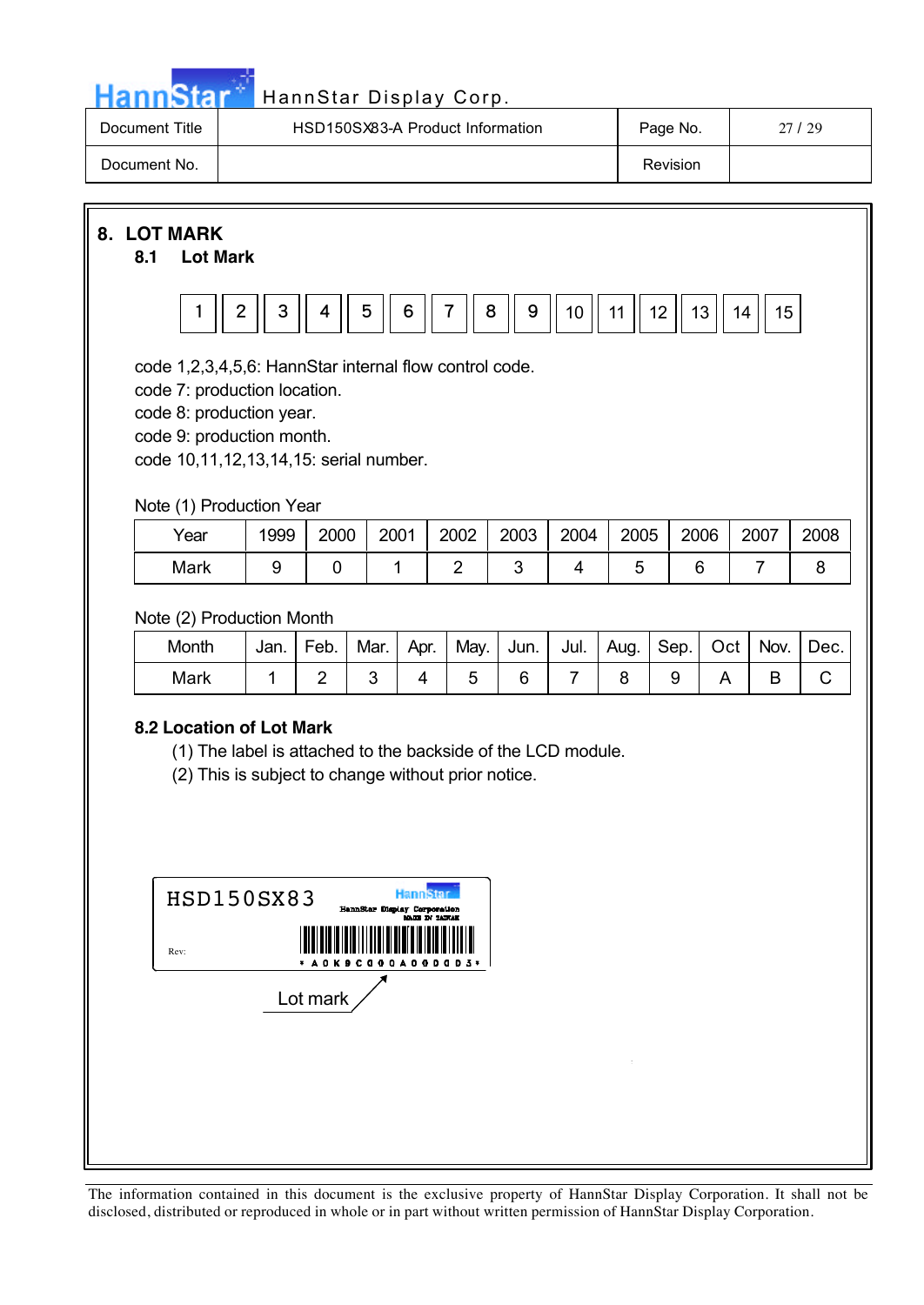

# HannStar<sup>M</sup> HannStar Display Corp.

| Document Title | HSD150SX83-A Product Information | Page No. | 28/29 |
|----------------|----------------------------------|----------|-------|
| Document No.   |                                  | Revision |       |

### **9.0 GENERAL PRECAUTION**

#### **9.1 Use Restriction**

This product is not authorized for use in life supporting systems, aircraft navigation control systems, military systems and any other application where performance failure could be life-threatening or otherwise catastrophic.

#### **9.2 Disassembling or Modification**

Do not disassemble or modify the module. It may damage sensitive parts inside LCD module, and may cause scratches or dust on the display. HannStar does not warrant the module, if customers disassemble or modify the module.

#### **9.3 Breakage of LCD Panel**

9.3.1 If LCD panel is broken and liquid crystal spills out, do not ingest or inhale liquid crystal, and do not contact liquid crystal with skin.

- 9.3.2 If liquid crystal contacts mouth or eyes, rinse out with water immediately.
- 9.3.3 If liquid crystal contacts skin or cloths, wash it off immediately with alcohol and rinse thoroughly with water.
- 9.3.4 Handle carefully with chips of glass that may cause injury, when the glass is broken.

### **9.4 Electric Shock**

- 9.4.1 Disconnect power supply before handling LCD module.
- 9.4.2 Do not pull or fold the CCFL cable.
- 9.4.3 Do not touch the parts inside LCD modules and the fluorescent lamp's connector or cables in order to prevent electric shock.

#### **9.5 Absolute Maximum Ratings and Power Protection Circuit**

- 9.5.1 Do not exceed the absolute maximum rating values, such as the supply voltage variation, input voltage variation, variation in parts' parameters, environmental temperature, etc., otherwise LCD module may be damaged.
- 9.5.2 Please do not leave LCD module in the environment of high humidity and high temperature for a long time.
- 9.5.3 It' s recommended employing protection circuit for power supply.

#### **9.6 Operation**

- 9.6.1 Do not touch, push or rub the polarizer with anything harder than HB pencil lead.
- 9.6.2 Use fingerstalls of soft gloves in order to keep clean display quality, when persons handle the LCD module for incoming inspection or assembly.
- 9.6.3 When the surface is dusty, please wipe gently with absorbent cotton or other soft material.
- 9.6.4 Wipe off saliva or water drops as soon as possible. If saliva or water drops contact with polarizer for a long time, they may causes deformation or color fading.
- 9.6.5 When cleaning the adhesives, please use absorbent cotton wetted with a little petroleum benzine or other adequate solvent.